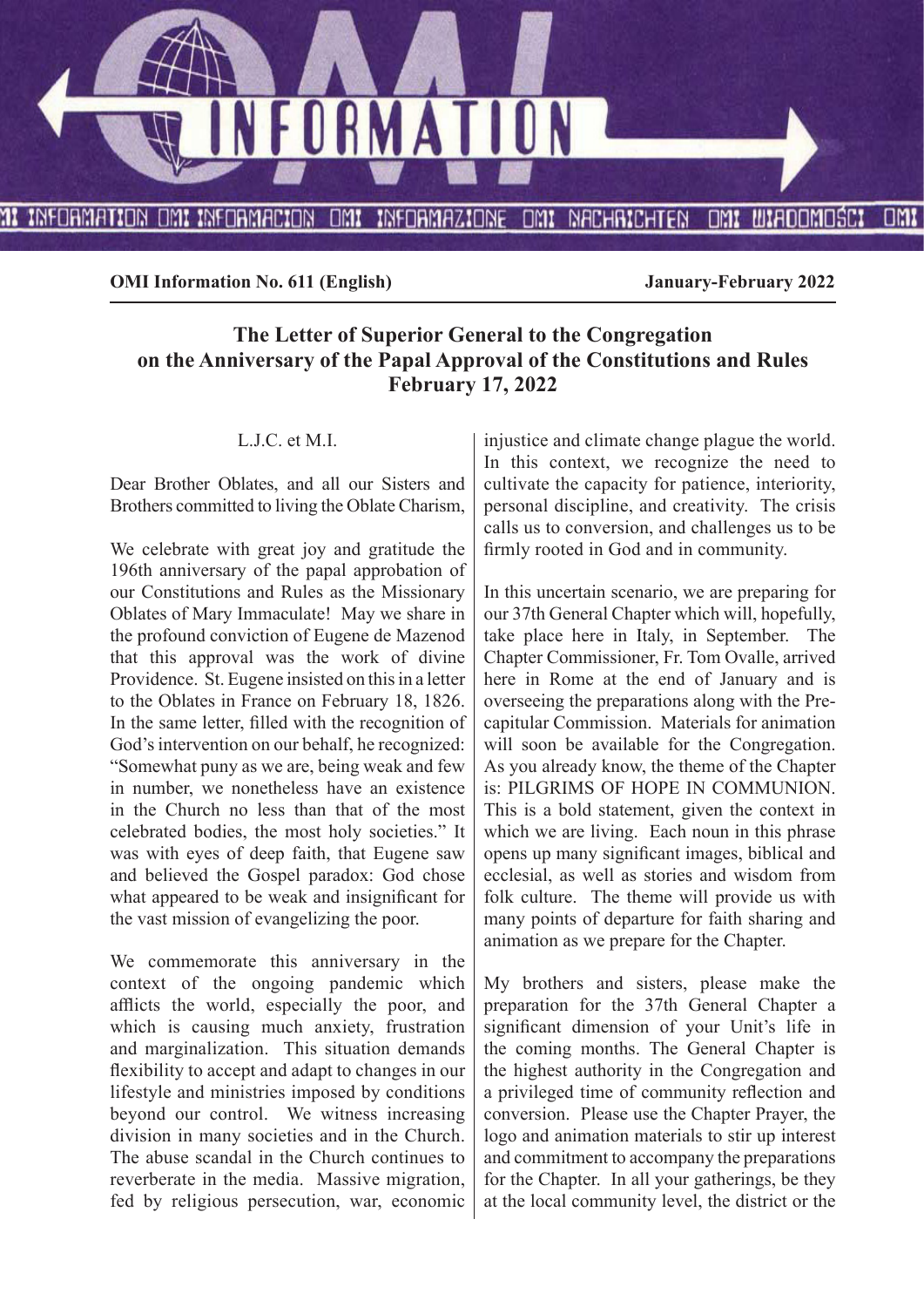Unit level, make time for prayer and reflection on the Chapter theme; tell stories of pilgrimages, of hope and of communion. Share about issues of mission and consecrated life.

Like the synodal process that Pope Francis is calling the Church to practice, the Chapter is a time of community discernment to hear the call of the Lord today, reading the signs of the times. Invite and listen to the input of lay collaborators, young Oblates in formation, and the Oblate Youth groups involved in the mission with youth. Take time to hear the wisdom and perspective of our elders. What are these various groups saying to us? Where are they pointing us to go as missionaries? With what challenges do they present us? In this climate of listening, the Chapter members will make missionary choices regarding evangelization with and of the poor today, for the future of the Congregation.

This year, we celebrate the 196th anniversary of the approval of the CCRR. We are just four years away from our 200th anniversary as a pontifical congregation in the Church. Let us begin to prepare ourselves for this anniversary by taking up our CCRR and confronting our lives with the commitment we have made to follow this rule of life. Our mission will only bear abundant good fruit for the Kingdom if we faithfully live out and deepen our commitment to the evangelical counsels, to living in faith, and to apostolic community. In the 1825 manuscript of his Preface, St. Eugene wrote:

"But it is not enough for them simply to be convinced of the sublime nature of the ministry to which they have been called. The example of the saints and reason itself make it amply clear that the success of such a holy undertaking as well as the maintenance of discipline in any society make certain rules of life absolutely necessary for unity of thought and action among the members. Such unity is a body's strength, keeping up its fervour and insuring that it lasts.

Wherefore, while pledging themselves to all the works of zeal which priestly charity can inspire - above all, to the work of the missions, which is the main reason for their union - these priests, joined together in a society, resolve to obey the following Constitutions and Rules; by living them they hope to obtain all the benefits they need for their own sanctification and for the salvation of souls."

Our fidelity to the Constitutions and Rules guarantees the fruitfulness of our missionary lives. We pray for one another, that we will be faithful in living this precious charism, a gift from the heart of St. Eugene who passionately loved Christ Jesus, the Church, and the poor. I am sure the Blessed Virgin Mary smiles on us, assisting us in our conversion to live our missionary charism with greater integrity.

Happy feast day to all of you.

Father Louis Lougen, OMI Superior General

# **STATISTICS 2021**

### **GENERAL SECRETARIAT**

Introduction: The source for Oblate statistics is the database of members in the General Secretariat at the General House, updated and adjusted with reports which come in from the various Oblate Provinces, Delegations and Missions. The records of first vows, final vows, ordinations, departures and deaths which are received daily in Rome go to make up the annual report.

For various reasons, these records sometimes do not arrive at the Secretariat in a timely fashion. The numbers included in this publication, especially related to scholastics, vows, ordinations and departures, reflect not only the statistics of the year that has just passed, but also of some previous years.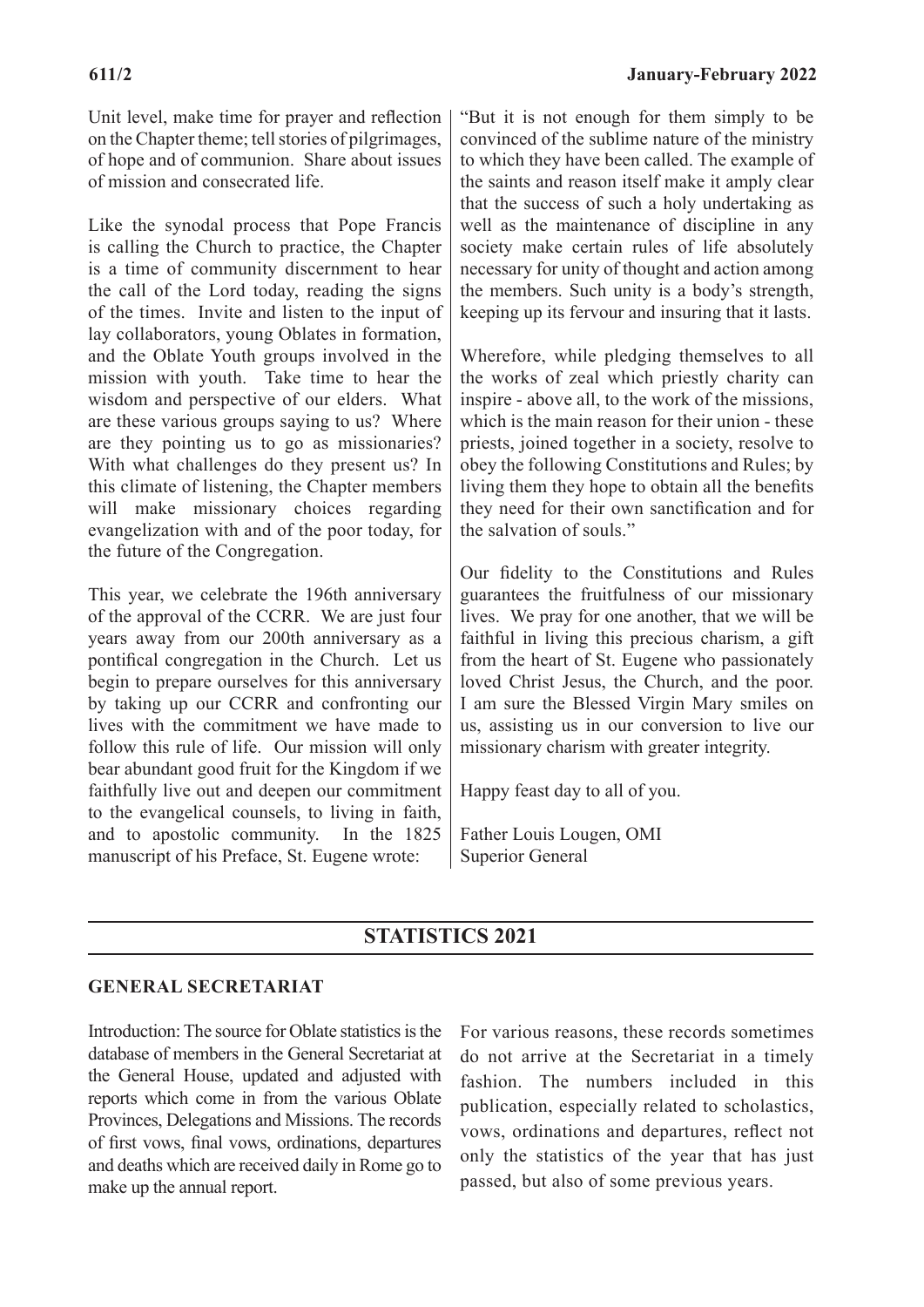|         | <b>JANUARY 2022</b> |                |                |                |      |                      |              |      |           |                |                |          |  |  |
|---------|---------------------|----------------|----------------|----------------|------|----------------------|--------------|------|-----------|----------------|----------------|----------|--|--|
| Fr      | <b>B1</b>           | B2             | <b>PD</b>      | Schol. Total   |      |                      | <b>Total</b> | Fr   | <b>B1</b> | B <sub>2</sub> | <b>PD</b>      | Schol.   |  |  |
| 36      | 2                   | $\theta$       | $\mathbf{0}$   | $\overline{0}$ | 38   | <b>Gen Admin.</b>    | 38           | 37   | 1         | $\theta$       | $\theta$       | $\theta$ |  |  |
| 595     | 44                  | 3              | $\mathbf{0}$   | 266            | 908  | Africa-Madag.        | 905          | 581  | 50        | 3              | $\theta$       | 271      |  |  |
| 327     | 27                  |                | $\overline{0}$ | 57             | 412  | <b>Latin America</b> | 411          | 322  | 27        | 2              | $\theta$       | 60       |  |  |
| 597     | 24                  | 10             | 2              | 215            | 848  | Asia-Oceania         | 842          | 592  | 24        | 10             | 2              | 214      |  |  |
| 437     | 59                  | $\overline{0}$ | $\overline{0}$ | $\overline{4}$ | 500  | Canada-USA           | 531          | 457  | 66        | 2              | $\overline{1}$ | 5        |  |  |
| 656     | 78                  | 5              | 3              | 45             | 787  | <b>Europe</b>        | 810          | 674  | 81        | 6              | 3              | 46       |  |  |
| $*2648$ | 234                 | 19             | 5              | 595            | 3493 | <b>Total</b>         | 3537         | 2744 | 262       | -23            | 7              | 595      |  |  |

#### **GENERAL STATISTICS – January 2022**

*\*Of whom 1 is cardinal, 7 are Archbishops, 36 are bishops, 2 are Apostolic Prefects.*

In the above table, each Oblate is counted in the Region to which he belongs. For example, the *Oblates in Zambia are counted only in Africa-Madagascar, although they are members of the United States Province. The scholastics in Rome are listed in their home Region. "B1." indicates perpetually professed Brothers, and "B2" the Brothers who are still in first formation. PD refers to an Oblate Brother who is a permanent deacon.*

### **SUMMARY (as of January 2022)**

| <b>MISSIONARY OBLATES</b><br><b>OF MARY IMMACULATE</b> | <b>January 2022</b> | <b>January 2021</b> |
|--------------------------------------------------------|---------------------|---------------------|
| <b>Cardinals</b>                                       |                     | 2                   |
| <b>Archbishops</b>                                     |                     |                     |
| <b>Bishops</b>                                         | 36                  | 36                  |
| <b>Prefect Apostolic</b>                               | 2                   |                     |
| <b>Priests</b>                                         | 2602                | 2617                |
| <b>Brothers with perpetual vows</b>                    | 234                 | 249                 |
| Brothers who are permanent deacons                     | 5                   | 6                   |
| Brothers with temporary vows                           | 19                  | 23                  |
| <b>Scholastics</b>                                     | 587                 | 596                 |
| <b>Total number of Oblates</b>                         | 3493                | 3537                |

# **PERSONNEL BY UNIT (As of January 2022)**

The next table shows the number of Oblates according to the Unit to which they belong. For example, all the Oblates attached to the Senegal Delegation are listed there, even though they are juridically members of the Mediterranean Province or may be temporarily living elsewhere. Some of the Senegalese scholastics are in Cameroon, others in Congo. etc.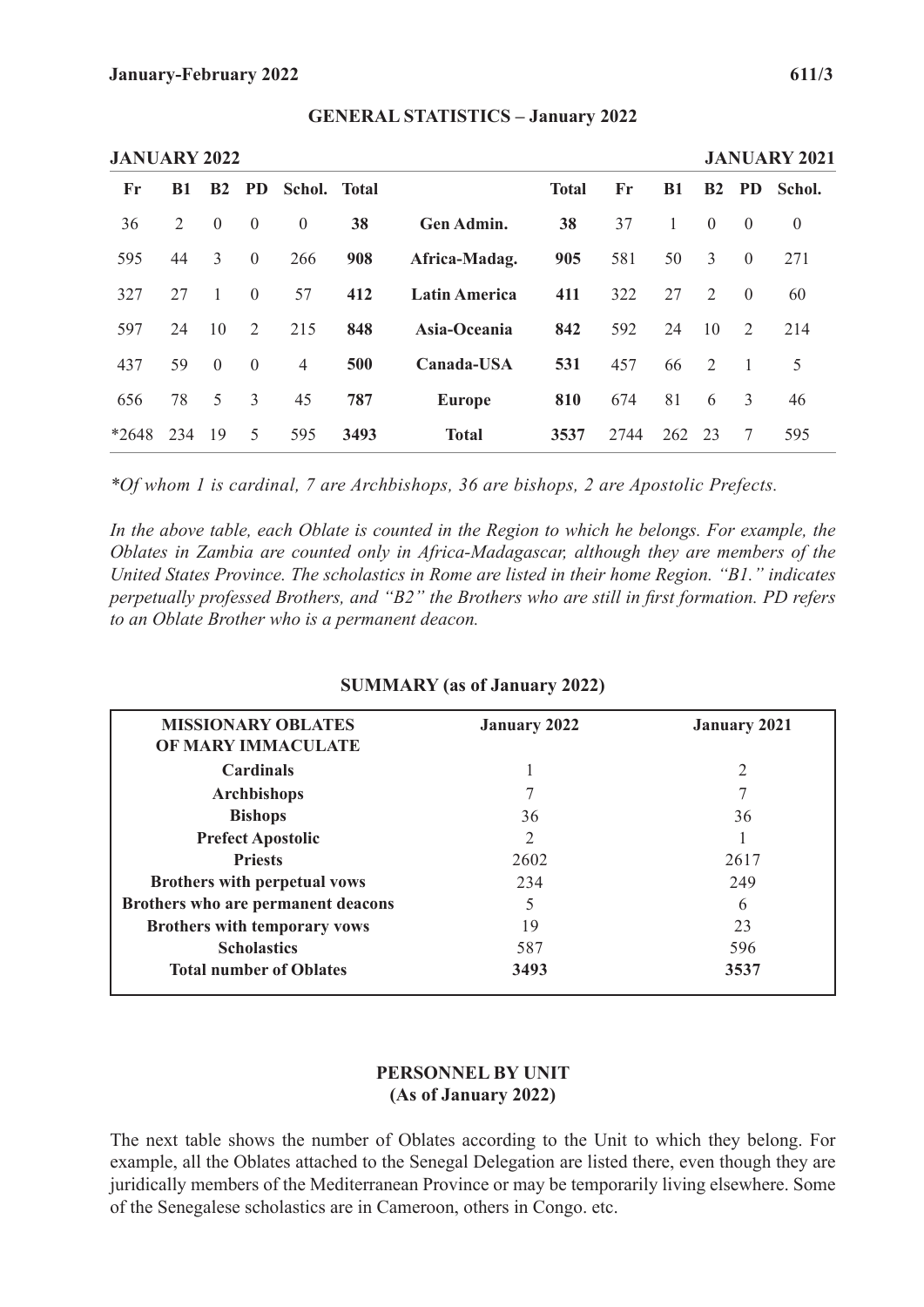|  |  |  | Fr. Fr.T Br. Br.T Sc. Dea. Pr.Ap. Ep. ArEp. Card Tot. |  |  |
|--|--|--|-------------------------------------------------------|--|--|
|  |  |  | Total 36 0 2 0 0 0 0 0 0 0 38                         |  |  |

## **AFRICA - MADAGSCAR**

|                        | Fr.            | Fr.T             | Br.              | Br.T             | Sc.            | Dea.             | Pr.Ap.           | Ep.            | ArEp.            | Card             | Tot. |
|------------------------|----------------|------------------|------------------|------------------|----------------|------------------|------------------|----------------|------------------|------------------|------|
| Angola                 | 12             | $\boldsymbol{0}$ | $\boldsymbol{0}$ | $\boldsymbol{0}$ | $\overline{2}$ | $\boldsymbol{0}$ | $\boldsymbol{0}$ | $\overline{0}$ | $\boldsymbol{0}$ | $\boldsymbol{0}$ | 14   |
| <b>Botswana</b>        | 9              | $\overline{0}$   | 1                | $\overline{0}$   | 1              | $\theta$         | 0                | $\theta$       | $\theta$         | $\overline{0}$   | 11   |
| <b>Cameroon</b>        | 69             | $\overline{0}$   | 10               |                  | 50             | $\theta$         | 0                |                | $\overline{0}$   | $\overline{0}$   | 131  |
| <b>Southern Africa</b> | 95             | $\boldsymbol{0}$ | 5                | $\overline{0}$   | 23             | $\overline{0}$   | 0                | 3              | $\overline{2}$   | $\boldsymbol{0}$ | 128  |
| Congo                  | 99             | $\boldsymbol{0}$ | 10               | $\boldsymbol{0}$ | 40             | $\theta$         | $\theta$         | 1              | $\boldsymbol{0}$ | $\boldsymbol{0}$ | 150  |
| Ghana                  | $\overline{2}$ | $\overline{0}$   | I.               | $\overline{0}$   | $\theta$       | $\theta$         | 0                | $\Omega$       | $\theta$         | $\overline{0}$   | 3    |
| Kenya                  | 12             | $\overline{0}$   | $\overline{2}$   | $\overline{0}$   | 11             | $\Omega$         | $\Omega$         | $\Omega$       | $\theta$         | $\overline{0}$   | 25   |
| Lesotho                | 75             | $\overline{0}$   | 6                | $\overline{0}$   | 9              | $\theta$         | 0                | $\overline{2}$ |                  | $\boldsymbol{0}$ | 93   |
| Madagascar             | 51             | $\boldsymbol{0}$ | $\overline{2}$   | $\overline{0}$   | 42             | $\theta$         | 0                | $\overline{0}$ | $\theta$         | $\boldsymbol{0}$ | 95   |
| <b>Namibia</b>         | 37             | $\overline{0}$   |                  | $\mathbf{1}$     | 8              | $\theta$         | $\theta$         | $\overline{2}$ |                  | $\overline{0}$   | 50   |
| <b>Nigeria</b>         | 11             | $\theta$         | $\overline{0}$   | $\theta$         | 54             | $\theta$         | 0                | $\Omega$       | $\theta$         | $\overline{0}$   | 65   |
| Western Sahara         | $\overline{2}$ | $\theta$         | $\theta$         | $\theta$         | $\theta$       | $\theta$         |                  | $\Omega$       | $\theta$         | $\overline{0}$   | 3    |
| <b>Senegal</b>         | 46             | $\boldsymbol{0}$ | 3                | $\overline{0}$   | 11             | $\overline{0}$   | 0                | 0              | $\boldsymbol{0}$ | $\boldsymbol{0}$ | 60   |
| Zambia                 | 45             | $\theta$         | $\overline{2}$   | $\theta$         | 10             | $\theta$         | $\theta$         | $\overline{2}$ | $\theta$         | $\overline{0}$   | 59   |
| <b>Zimbabwe</b>        | 14             | $\overline{0}$   |                  | $\mathbf{1}$     | 5              | $\theta$         | $\overline{0}$   | $\overline{0}$ | $\overline{0}$   | $\boldsymbol{0}$ | 21   |
| <b>Total</b>           | 579            | $\bf{0}$         | 44               | 3                | 266            | $\bf{0}$         |                  | 11             | 4                | $\boldsymbol{0}$ | 908  |

# **LATIN AMERICA**

|                        | Fr. | Fr.T             | Br.            | Br.T     | Sc.                      | Dea.     | Pr.Ap.           | Ep.              | ArEp.        | Card             | Tot. |
|------------------------|-----|------------------|----------------|----------|--------------------------|----------|------------------|------------------|--------------|------------------|------|
| <b>Baja California</b> | 6   | $\theta$         |                | $\theta$ | $\theta$                 | 0        | $\theta$         | $\boldsymbol{0}$ | $\theta$     | $\theta$         | 6    |
| <b>Bolivia</b>         | 10  | $\Omega$         | 6              | $\Omega$ |                          | 0        | 0                | 0                | 0            | 0                | 17   |
| <b>Brazil</b>          | 54  | $\theta$         | $\overline{2}$ | 0        | 6                        | 0        | $\theta$         |                  |              | 0                | 63   |
| Colombia               | 13  | $\theta$         |                | $\Omega$ | 2                        | 0        | 0                | $\theta$         | 0            | $\theta$         | 16   |
| <b>Cruz del Sur</b>    | 56  | $\Omega$         | 4              |          |                          | 0        | 0                | 2                |              |                  | 70   |
| Cuba                   | 2   | $\Omega$         | $\theta$       | $\Omega$ | 0                        | 0        | $\theta$         | $\Omega$         | 0            | 0                |      |
| Guatemala              | 13  | $\Omega$         | 2              | $\Omega$ | 5                        | 0        | 0                | 0                |              |                  | 20   |
| <b>French Guyana</b>   | 11  | $\Omega$         |                | $\Omega$ | $\Omega$                 | 0        | $\theta$         | $\Omega$         | $\theta$     | $\theta$         | 12   |
| Haiti                  | 95  | $\Omega$         | 8              | $\Omega$ | 16                       | 0        | 0                |                  |              | 0                | 120  |
| <b>Mexico</b>          | 36  | $\mathbf{0}$     |                | $\theta$ | 14                       | 0        | $\theta$         | $\Omega$         | $\theta$     | $\Omega$         | 51   |
| Peru                   | 12  | $\theta$         | 2              | $\Omega$ | $\overline{\mathcal{L}}$ | 0        | 0                | 2                | 0            |                  | 21   |
| <b>Puerto Rico</b>     |     | $\mathbf{0}$     | $\theta$       | $\Omega$ | $\Omega$                 | 0        | $\theta$         | $\Omega$         | $\Omega$     | 0                |      |
| Venezuela              | 8   | $\overline{0}$   | $\theta$       | $\Omega$ | 3                        | 0        | $\theta$         |                  | 0            | $\theta$         | 12   |
| <b>Total</b>           | 321 | $\boldsymbol{0}$ | 27             |          | 57                       | $\bf{0}$ | $\boldsymbol{0}$ | 6                | $\mathbf{0}$ | $\boldsymbol{0}$ | 412  |

# **ASIA - OCEANIA**

|                   |  |  |  | Fr. Fr.T Br. Br.T Sc. Dea. Pr.Ap. Ep. ArEp. Card Tot. |  |  |
|-------------------|--|--|--|-------------------------------------------------------|--|--|
| <b>Australia</b>  |  |  |  | 35 0 0 0 1 0 0 1 0 0 37                               |  |  |
| <b>Bangladesh</b> |  |  |  | 29 0 0 0 5 0 0 1 0 0 35                               |  |  |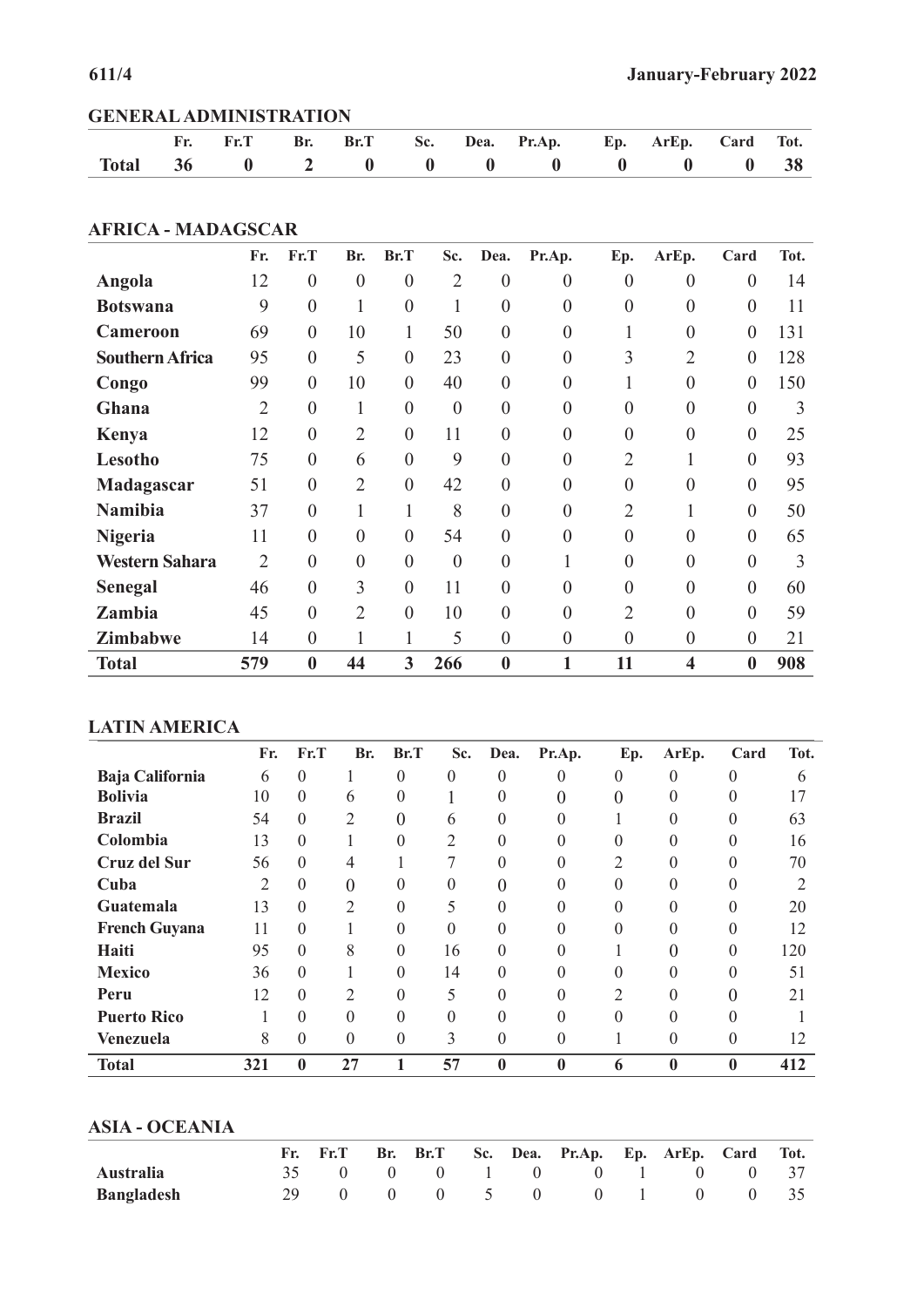#### **January-February 2022 611/5**

| China               | 13  | $\theta$         | $\theta$ |                  | 3        | $\boldsymbol{0}$ |                | $\theta$ | 0        | 0        | 18  |
|---------------------|-----|------------------|----------|------------------|----------|------------------|----------------|----------|----------|----------|-----|
| Colombo             | 107 | $\boldsymbol{0}$ | 5        | $\boldsymbol{0}$ | 29       | $\overline{2}$   | $\theta$       |          | 0        | $\theta$ | 144 |
| India               | 101 | $\mathbf{0}$     |          | $\boldsymbol{0}$ | 24       | $\boldsymbol{0}$ | $\theta$       | $\theta$ | $\theta$ | $\theta$ | 126 |
| <b>Indonesia</b>    | 32  | $\theta$         | $\theta$ | 7                | 19       | $\overline{0}$   | $\theta$       | $\Omega$ | $\theta$ | $\theta$ | 58  |
| Jaffna              | 88  | $\mathbf{0}$     | 2        | $\theta$         | 25       | $\overline{0}$   | $\theta$       | $\Omega$ | $\theta$ | $\theta$ | 115 |
| Japan – Korea       | 15  | $\theta$         |          | $\theta$         | $\theta$ | $\overline{0}$   | $\theta$       | $\theta$ | $\theta$ | $\theta$ | 16  |
| Korea               | 6   | $\boldsymbol{0}$ | $\theta$ | $\boldsymbol{0}$ | 5        | $\overline{0}$   | $\theta$       | $\theta$ | $\theta$ | $\theta$ | 11  |
| Pakistan            | 33  | $\mathbf{0}$     | $\Omega$ | $\theta$         | 9        | $\overline{0}$   | $\overline{0}$ | $\theta$ | $\theta$ | $\theta$ | 42  |
| <b>Philippines</b>  | 78  | $\theta$         | 9        | $\theta$         | 15       | $\overline{0}$   | $\theta$       | 2        | $\theta$ |          | 103 |
| <b>Thailand</b>     | 19  | $\theta$         |          | $\theta$         | 5        | $\overline{0}$   | $\theta$       |          | $\theta$ | $\theta$ | 26  |
| <b>Turkmenistan</b> | 3   | $\theta$         | $\theta$ | $\theta$         | $\Omega$ | $\overline{0}$   | $\theta$       | $\Omega$ | $\theta$ | $\theta$ | 3   |
| <b>Vietnam</b>      | 30  | $\boldsymbol{0}$ | 7        | $\overline{2}$   | 75       | $\overline{0}$   | $\theta$       | $\theta$ | 0        | $\theta$ | 114 |
| <b>Total</b>        | 589 | $\bf{0}$         | 24       | 10               | 215      | $\mathbf{2}$     |                | 6        | 0        |          | 848 |

#### **CANADA - UNITED STATES**

|                      | Fr. | $\mathbf{Fr. T}$ | Br. | Br.T         | Sc. |              | Dea. Pr.Ap.  |          | Ep. ArEp. Card. |   | Tot. |
|----------------------|-----|------------------|-----|--------------|-----|--------------|--------------|----------|-----------------|---|------|
| <b>Assumption</b>    | 51  |                  |     |              |     |              | $\theta$     | $\theta$ |                 |   | 55   |
| Lacombe              | 09  |                  | 16  |              |     |              | $\theta$     |          |                 |   | 132  |
| $N-D-du-Cap$         | 84  | $\theta$         | 26  |              |     | $\theta$     | $\theta$     | 4        |                 |   | 114  |
| <b>United States</b> | 180 | $\theta$         | 14  |              |     |              | $\theta$     |          |                 |   | 199  |
| <b>Total</b>         | 424 | $\mathbf{0}$     | 59  | $\mathbf{0}$ | 4   | $\mathbf{0}$ | $\mathbf{u}$ | 10       |                 | Ð | 500  |

#### **EUROPE**

|                             | Fr.            | Fr.T     | Br.      | Br.T     | Sc.      | Dea.     | Pr.Ap.           | Ep.            | ArEp.    | Card.    | Tot.                        |
|-----------------------------|----------------|----------|----------|----------|----------|----------|------------------|----------------|----------|----------|-----------------------------|
| Anglo-Irish                 | 60             | 0        | 4        | $\theta$ | $\theta$ | 0        |                  | 0              |          |          | 64                          |
| <b>Belgium/Netherlands</b>  | 36             | $\theta$ | 8        | $\theta$ | $\theta$ | 2        | $\theta$         | $\Omega$       | 0        | 0        | 46                          |
| <b>Byelorussia</b>          | 4              | $\theta$ |          | $\theta$ |          | $\theta$ | $\theta$         | $\Omega$       | 0        | $\Omega$ | 6                           |
| <b>Central European</b>     | 72             | $\theta$ | 16       |          | 4        | $\theta$ | $\theta$         | $\Omega$       | 0        | 0        | 93                          |
| <b>France</b>               | 76             | $\theta$ | 10       |          |          | $\theta$ | $\theta$         | $\Omega$       | 0        | 0        | 88                          |
| <b>France &amp; Benelux</b> | 27             | $\Omega$ | $\theta$ | $\theta$ | $\theta$ | $\Omega$ | $\Omega$         | $\Omega$       | 0        | 0        | 27                          |
| Mediterranean               | 137            |          | 8        |          | 10       |          | $\Omega$         |                | 0        | 0        | 159                         |
| Poland                      | 209            | $\theta$ | 28       | 2        | 25       | $\theta$ | $\Omega$         | $\Omega$       | $\Omega$ | 0        | 264                         |
| Romania                     | $\overline{2}$ | $\Omega$ | $\Omega$ | $\Omega$ | $\theta$ | $\theta$ | $\Omega$         | $\Omega$       | $\Omega$ | $\Omega$ | $\mathcal{D}_{\mathcal{L}}$ |
| <b>Ukraine</b>              | 29             | $\theta$ | 3        | $\theta$ | 4        | $\theta$ | $\theta$         | $\overline{2}$ | $\Omega$ | 0        | 38                          |
| <b>Total</b>                | 652            |          | 78       | 5        | 45       | 3        | $\boldsymbol{0}$ | 3              | $\bf{0}$ | 0        | 787                         |
|                             |                |          |          |          |          |          |                  |                |          |          |                             |

|              |  |  |  | Fr. Fr.T Br. Br.T Sc. Dea. Pr.Ap. Ep. ArEp. Card. Tot. |  |  |
|--------------|--|--|--|--------------------------------------------------------|--|--|
| <b>TOTAL</b> |  |  |  | 2601 1 234 19 587 5 2 36 7 1 3493                      |  |  |

Legenda: *Fr.=Father; Fr.T.=Father with temp. vows; Br.=Brother; Br.T.=Brother with temp. vows; Sc.=Scholastic; P.Dea.=Perm. Deacon; Pr.Ap.=Prefect Apostolic; Ep.=Bishop; ArEp.=Archbishop; Card.=Cardinal.*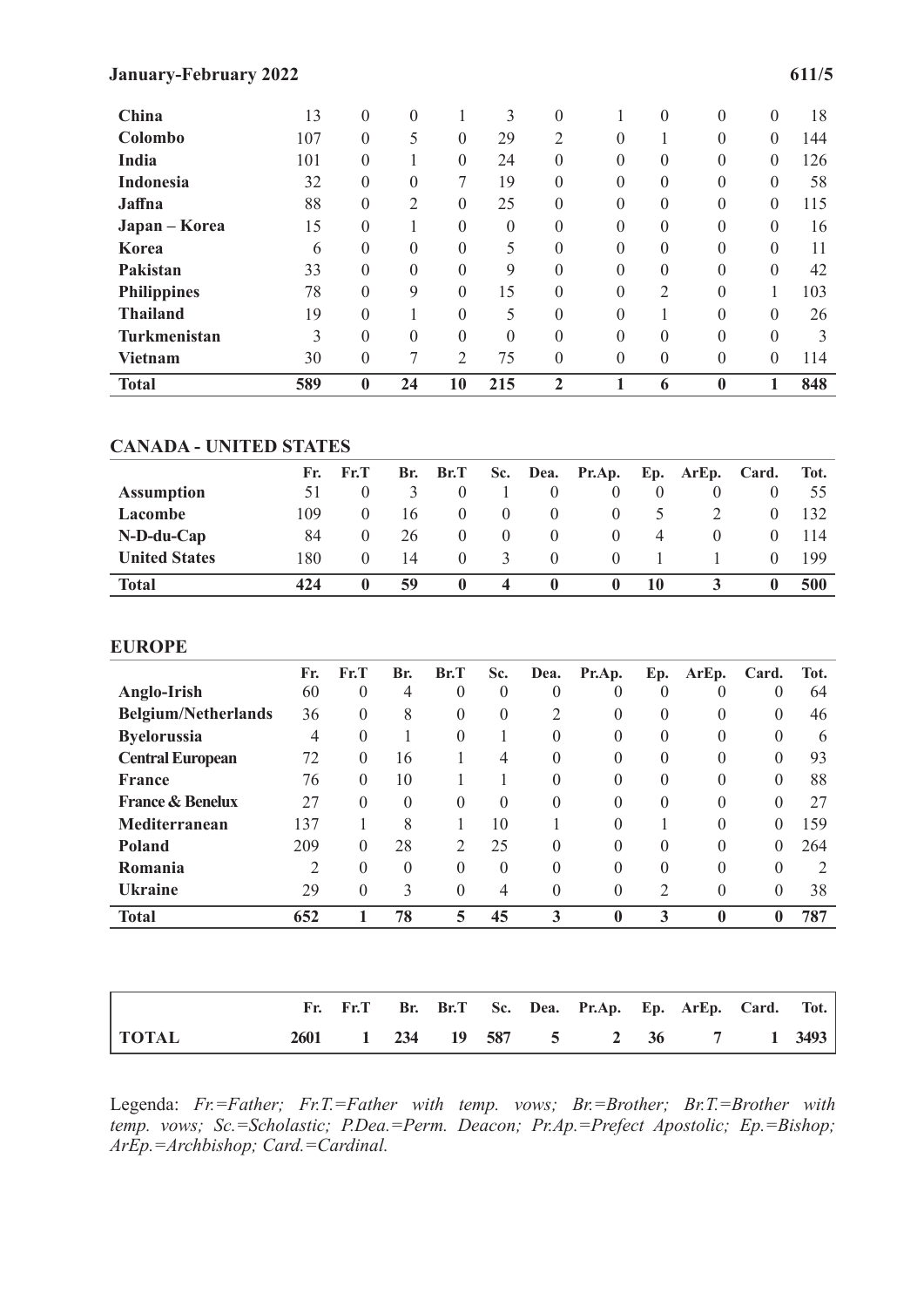# **Perpetual Oblations – (reported in 2021)**

| <b>Id OMI</b> | <b>Title</b> | Last name            | <b>First name</b>    | Perp. Vows     | Unit               |
|---------------|--------------|----------------------|----------------------|----------------|--------------------|
| 15049         | Sc.          | De Simone Lima       | Jhordan              | $25 - 01 - 21$ | <b>Brazil</b>      |
| 15078         | Bro.         | Meloncourt           | Jean Emmanuel        | $16 - 02 - 21$ | Haiti              |
| 15062         | Sc.          | Mondol               | Herat Thanda         | $16-02-21$     | Bangladesh         |
| 15079         | Sc.          | Montez               | <b>Steven Victor</b> | $16 - 02 - 21$ | <b>US Province</b> |
| 15080         | Sc.          | Nong                 | Zane Fani            | $16 - 02 - 21$ | Lesotho-Botswana   |
| 15055         | Sc.          | <b>Branda</b>        | Danilo               | 27-02-21       | Mediterranea       |
| 15056         | Sc.          | Arsarathnam          | Danistan             | $14-04-21$     | Jaffna             |
| 15057         | Sc.          | Croos                | John Jenybert        | $14-04-21$     | Jaffna             |
| 15059         | Sc.          | Jesuthasan           | Amirtharaj           | $14-04-21$     | Jaffna             |
| 15061         | Sc.          | Morris               | Volantine            | $14-04-21$     | Jaffna             |
| 15058         | Sc.          | Nijanthan            | Piragash             | $14-04-21$     | Jaffna             |
| 15060         | Sc.          | Sebamalai            | Royston              | $14-04-21$     | Jaffna             |
| 15094         | Sc.          | Mabitle              | Thomas Reitumetse    | $01 - 05 - 21$ | Lesotho            |
| 15065         | Sc.          | Nguyen Tan Vuong     | Joseph-Martin        | $21 - 05 - 21$ | France-Vietnam     |
| 15103         | Sc.          | Coc Jolomna          | Rony                 | $28 - 05 - 21$ | Guatemala          |
| 15104         | Sc.          | Rakotoarisoa         | Lucien               | 08-06-21       | Madagascar         |
| 15105         | Sc.          | Ahit                 | Adrian Salutillo     | 24-06-21       | Philippines        |
| 15106         | Sc.          | Gumban               | Elmer                | 24-06-21       | Philippines        |
| 15063         | Sc.          | Espinola             | Gomez Victor David   | $14-07-21$     | Cruz del Sur       |
| 15066         | Sc.          | Miranda da Silva     | Jefferson            | $01 - 08 - 21$ | <b>Brazil</b>      |
| 15067         | Sc.          | Teixeira de Carvalho | Rivaldo              | $01 - 08 - 21$ | <b>Brazil</b>      |
| 15068         | Sc.          | Matekane             | Denicias Ntseli      | 14-08-21       | Lesotho            |
| 15069         | Sc.          | Rantlo Elias         | Lehlohonolo          | 14-08-21       | Lesotho            |
| 15107         | Sc.          | Beyene Beyene        | Raphaël              | 15-08-21       | Cameroun           |
| 15108         | Sc.          | Ngueche              | Hugues               | 15-08-21       | Cameroun           |
| 15064         | Sc.          | Nguyen Thai Duy      | Joseph               | 15-08-21       | France-Vietnam     |
| 15083         | Sc.          | Kisku                | Sujan John           | 25-08-21       | Bangladesh         |
| 15084         | Sc.          | Pantra               | Johnastine John      | 25-08-21       | Bangladesh         |
| 15070         | Sc.          | Alugodhi             | Antonius             | 28-08-21       | Namibia            |
| 15081         | Sc.          | Gaja Tyoyila         | Solomon              | 28-08-21       | Cameroun           |
| 15071         | Sc.          | Johya                | Phelix Oliver        | 28-08-21       | Lacombe-Kenya      |
| 15072         | Sc.          | Laskam               | Justin Bienvenu      | 28-08-21       | Cameroun           |
| 15073         | Sc.          | Mtshali              | Muzikayise           | 28-08-21       | Southern Africa    |
| 15074         | Sc.          | Mzizi                | Thamsanqa Petrus     | 28-08-21       | Southern Africa    |
| 15075         | Sc.          | Njovane              | Zukisane Mhle        | 28-08-21       | Southern Africa    |
| 15076         | Sc.          | Tobindi Logsi        | Honoré               | 28-08-21       | Cameroun           |
| 15077         | Sc.          | Zimora               | Phillip Anesu        | 28-08-21       | Southern Africa    |
| 15109         | Sc.          | Abuul                | Aondoaseer Peter     | 08-09-21       | Cameroun           |
| 15110         | Sc.          | Apouvi               | Jean Baptiste        | 08-09-21       | Senegal            |
| 15111         | Sc.          | Baranowski           | Jedrzej Karol        | 08-09-21       | Poland             |
| 15112         | Sc.          | Chmiel               | Karol Wojciech       | 08-09-21       | Poland             |
| 15113         | Bro.         | Fijalek              | Krzysztof            | 08-09-21       | Poland             |
| 15082         | Sc.          | Fung                 | Dominic King Ho      | 08-09-21       | China              |
| 15114         | Sc.          | Jonczak              | Adam Stanislaw       | 08-09-21       | Poland             |
| 15115         | Sc.          | Mar                  | Léon                 | 08-09-21       | Senegal            |
| 15116         | Sc.          | Ogbu Onah            | Felix                | 08-09-21       | Cameroun           |
| 15117         | Sc.          | Wayang               | Colbert              | 08-09-21       | Cameroun           |
| 15090         | Sc.          | Emenike              | Joseph Sopuruchukwu  | $11-09-21$     | Cameroun           |
| 15091         | Sc.          | Inaway Kwatsah       | Dieudonné            | $11-09-21$     | Cameroun           |
| 15086         | Sc.          | Kalenga Tshiepela    | Joseph               | $11-09-21$     | Congo              |
|               |              |                      |                      |                |                    |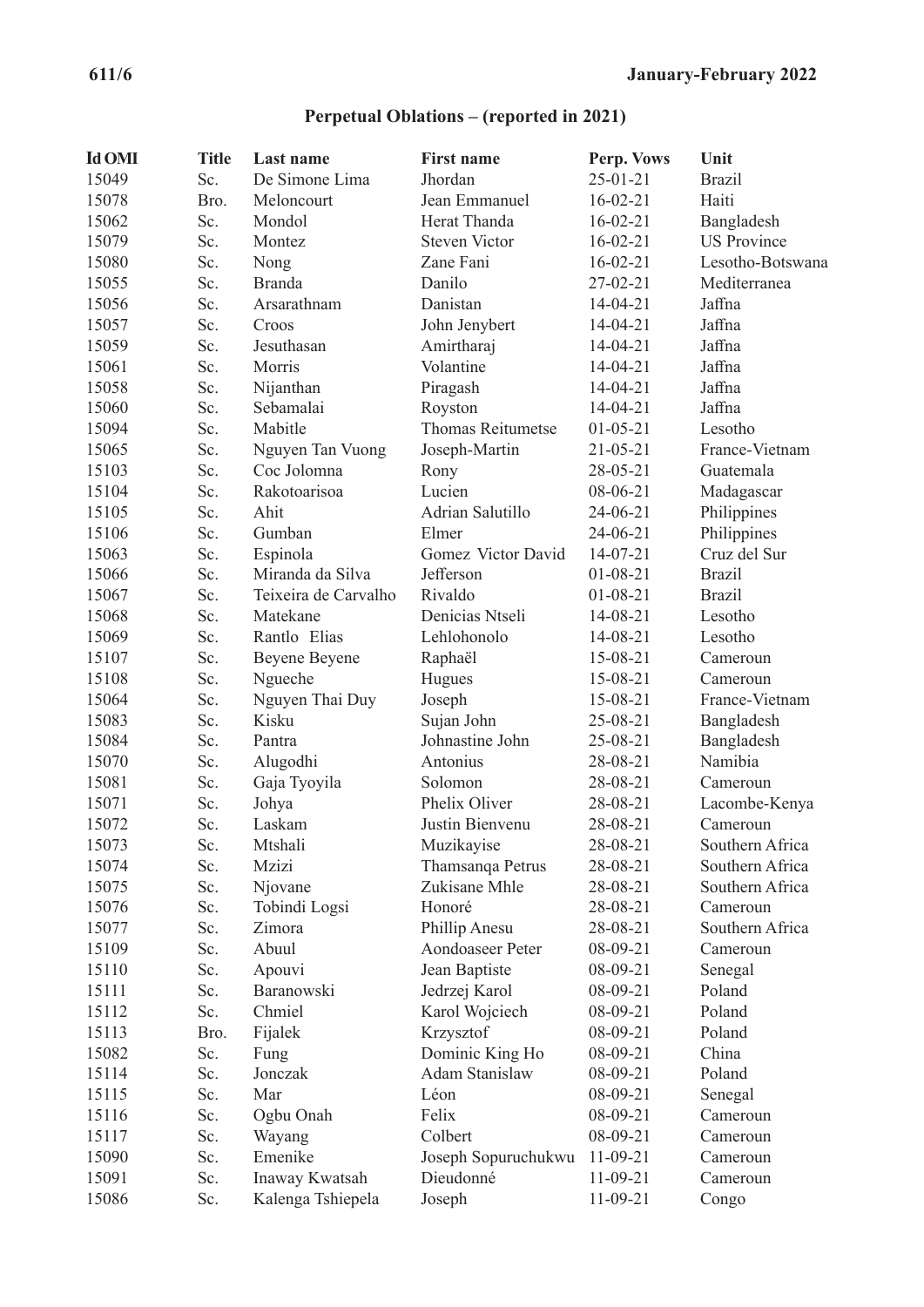# **January-February 2022 611/7**

| 15087 | Sc.  | Kingenge             | Deogratias                         | $11-09-21$     | Congo          |
|-------|------|----------------------|------------------------------------|----------------|----------------|
| 15088 | Sc.  | Mutombo              | Jeremie                            | $11-09-21$     | Congo          |
| 15089 | Sc.  | Nkuku Ntumba         | Aimé                               | $11-09-21$     | Congo          |
| 15092 | Sc.  | Odimegwu             | Odira Francis                      | $11-09-21$     | Congo          |
| 15093 | Sc.  | Wang-Nouwe           | Paul                               | $11-09-21$     | Cameroun       |
| 15118 | Sc.  | Rakotoharivelo       | Georges Rémi                       | 12-09-21       | Madagascar     |
| 15085 | Sc.  | Peter                | Robinson Mehtab Gill               | 15-09-21       | Pakistan       |
| 15095 | Sc.  | Le Van Dung          | François-Xavier                    | $20 - 11 - 21$ | France-Vietnam |
| 15096 | Sc.  | Ngo Huu Nghi         | Matthieu                           | $20 - 11 - 21$ | France-Vietnam |
| 15097 | Sc.  | Nguyen Hong Phuc     | Antoine                            | $20 - 11 - 21$ | France-Vietnam |
| 15098 | Sc.  | Nguyen Thanh Hung    | François-Xavier                    | $20 - 11 - 21$ | France-Vietnam |
| 15099 | Sc.  | Nguyen Van Hieu      | Joseph                             | $20 - 11 - 21$ | France-Vietnam |
| 15100 | Sc.  | Nguyen Van Nhan      | Thomas                             | $20 - 11 - 21$ | France-Vietnam |
| 15101 | Bro. | Than Van Long        | Dominique                          | $20 - 11 - 21$ | France-Vietnam |
| 15102 | Sc.  | Tran Hoa Hien        | Luc                                | $20 - 11 - 21$ | France-Vietnam |
| 15119 | Sc.  | Ha Thanh Luan        | Jean Baptiste                      | $28 - 11 - 21$ | France-Vietnam |
| 15120 | Sc.  | Nash                 | Joshua                             | $28 - 11 - 21$ | Australia      |
| 15121 | Sc.  | Rios Salhuana        | Gerson Javier                      | $03 - 12 - 21$ | Peru           |
| 15122 | Sc.  | Amal Raj             | Prem Gladin                        | $08 - 12 - 21$ | India          |
| 15123 | Sc.  | Arockiasamy          | Antony Muthu Albert                | $08 - 12 - 21$ | India          |
| 15124 | Sc.  | Arulanantham         | Paul Raj                           | $08 - 12 - 21$ | India          |
| 15125 | Sc.  | Irudaya Dhason Maria | Aron Dhas                          | $08 - 12 - 21$ | India          |
| 15126 | Sc.  | Kurapati             | Rajasekhar                         | $08 - 12 - 21$ | India          |
| 15127 | Sc.  | Lourdusamy           | L. Johnson                         | $08 - 12 - 21$ | India          |
| 15128 | Sc.  | Maria Selvam         | Santhosh                           | $08 - 12 - 21$ | India          |
| 15129 | Sc.  | Sahaya Raj           | Sasi Renaldo                       | $08 - 12 - 21$ | India          |
| 15130 | Sc.  | Thiru Selvam         | Maria Sebastin Infant Raj 08-12-21 |                | India          |
| 15131 | Sc.  | Tirkey               | David Rosan                        | $08 - 12 - 21$ | India          |
| 15132 | Sc.  | Tulimelli            | Naveen                             | $08 - 12 - 21$ | India          |
| 15133 | Sc.  | Fernando             | Lahiru Lakshan                     | $12 - 12 - 21$ | Colombo        |
| 15134 | Sc.  | Fernando             | Sameera Priyadharshana 12-12-21    |                | Colombo        |

*Brothers = 3 Scholastics = 78*

#### **Obediences – 2021 (\* indicates first Obedience)**

| Date      | <b>Title</b> | <b>Family name</b> | <b>First name</b>   | Unit of origin   | <b>Destination</b> |
|-----------|--------------|--------------------|---------------------|------------------|--------------------|
| $11 - 01$ | $Fr.*$       | Pascal             | Gilbert             | Haiti            | Haiti/Colombia     |
| $11 - 01$ | $Fr.*$       | Vey                | Patrick Lothar      | Central European | Central European   |
| $15-02$   | $Fr.*$       | Gami               | Fidèle              | Cameroon         | Cameroon           |
| $22 - 02$ | $Fr.*$       | Albert             | Arul Claret         | India            | India              |
| $22 - 02$ | $Fr.*$       | Devasagayam        | Anthony Vithus      | India            | India              |
| $22 - 02$ | $Fr.*$       | Raja               | James Fernandes     | India            | India              |
| $22 - 02$ | $Fr.*$       | Rajamanikkam       | <b>Britto</b>       | India            | India              |
| $22 - 02$ | $Fr.*$       | Sesu               | Immanuel            | India            | India              |
| $19-03$   | Bro.         | Diakanou           | Jean-Marie          | Cameroon         | Aix-En-Provence    |
| $25-03$   | Fr.          | Villa              | Roberto             | Mediterranean    | General House      |
| $29-03$   | $Sc.*$       | Cibane             | Cebelihle           | OMI SA           | OMI SA             |
| $29-03$   | $Sc.*$       | Chiutanyi          | Edward              | OMI SA           | OMI SA             |
| $29-03$   | Sc.          | Gumede             | Abedmigo Ziphozonke | OMI SA           | <b>OMISA</b>       |
| $29-03$   | $Sc.*$       | Libanje            | Edwin Sicelo        | OMI SA           | OMI SA             |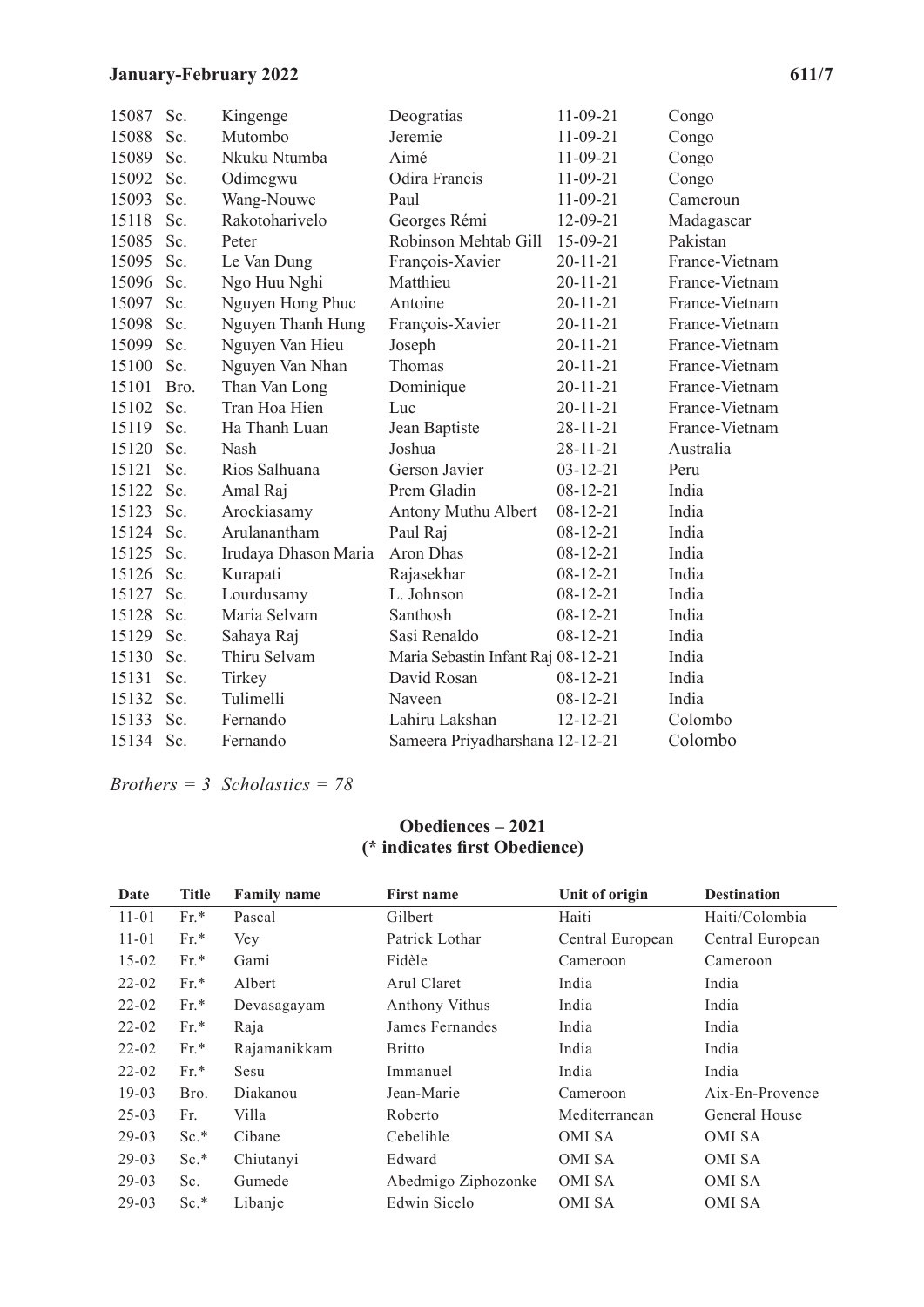# **611/8 January-February 2022**

| $29-03$   | $Sc.*$  | Jiyane         | Caiphus Ndumiso            | OMI SA                            | OMI SA/<br>Zimbabwe       |
|-----------|---------|----------------|----------------------------|-----------------------------------|---------------------------|
| $01 - 04$ | Fr.     | Arokiasamy     | Gregory                    | India                             | Int. Roman                |
|           |         |                |                            |                                   | Scholasticate             |
| $07 - 04$ | Bro.*   | Meloncourt     | Jean Emmanuel              | <b>USA</b>                        | <b>USA</b>                |
| 08-04     | Fr.     | Iollo          | Giancarlo                  | Mediterranean                     | Australia                 |
| 08-04     | Fr.     | O'shea         | Thomas                     | <b>Brazil</b>                     | Anglo-Irish               |
| $25 - 04$ | Bro.    | Janca          | Krzysztof                  | Assumption                        | Poland                    |
| $24 - 05$ | $Sc.*$  | Stefaniszyn    | Dawid Karol                | Poland                            | Poland                    |
| $24 - 05$ | Sc.*    | Trzcielinski   | Wojciech                   | Poland                            | Poland                    |
| $24-05$   | $Sc.*$  | Wandzich       | Jakub Dariusz              | Poland                            | Poland                    |
| $24 - 05$ | $Sc.*$  | Depta          | Piotr Pawel                | Poland                            | Central European          |
| 28-05     | $Sc.*$  | Diedhiou       | Jules Joseph               | Mediterranean/                    | Mediterranean/            |
|           |         |                |                            | Senegal                           | Senegal                   |
| $28-05$   | $Sc.*$  | Faye           | Joël Christian             | Mediterranean/<br>Senegal         | Mediterranean/<br>Senegal |
| 28-05     | $Sc.*$  | Malou          | Bérenger Kabia Parfait     | Mediterranean/                    | Mediterranean/            |
|           |         |                |                            | Senegal                           | Senegal                   |
| 28-05     | $Sc.*$  | Manga          | Jean Baptiste              | Mediterranean/                    | India                     |
|           |         |                |                            | Senegal                           |                           |
| 28-05     | $Sc.*$  | Ndecky         | Julien                     | Mediterranean/                    | Southern Africa           |
|           |         |                | Clément Ndoffène           | Senegal Senegal<br>Mediterranean/ | Southern Africa           |
| $28 - 05$ | Sc.*    | Niakh          |                            | Senegal                           |                           |
| 28-05     | $Sc.*$  | Kaly           | Santosh                    | Mediterranean/                    | Colombo-                  |
|           |         |                |                            |                                   | Bangladesh                |
| $28-05$   | $Sc.*$  | Sene           | Joseph                     | Mediterranean/                    | Jaffna                    |
| 28-05     | Sc.*    | Nadua          | Joseph                     | Philippines                       | Philippines               |
| $14 - 06$ | Fr.     | Mulele         | Onkiel Augustin            | Congo                             | <b>Brazil</b>             |
| 14-06     | Fr.     | Harding        | <b>Nicholas</b>            | Peru                              | <b>USA</b>                |
| $15 - 06$ | $Sc.*$  | Antonysamy     | Antony David Raj           | India                             | India                     |
| $15-06$   | $Sc.*$  | Narbert Antony | Rathis Babin               | India                             | India                     |
| $15 - 06$ | $Sc.*$  | Tirkey         | Nirmal Charles             | India                             | India                     |
| $15 - 06$ | $Sc.*$  | Tirkey         | Sumit                      | India                             | India                     |
| 26-06     | Fr.     | Popielewski    | Wojciech                   | Int. Roman<br>Scholasticate       | Poland                    |
| 26-06     | Fr.     | Sartor         | Roberto                    | General House                     | Mediterranean             |
| $07 - 07$ | $Bro.*$ | Fijałek        | Krzysztof                  | Poland                            | Poland                    |
| 17-07     | $Sc.*$  | Rakotonirina   | José Marcellin             | Poland/Madagascar                 | Poland/                   |
| 17-07     | Sc.*    | Tsaramila      | Dorlis                     | Poland/Madagascar                 | Poland/                   |
| $17 - 07$ | Sc.*    | Herinirina     | Andry Mamy                 | Poland/Madagascar                 | Central European          |
| $17 - 07$ | $Sc.*$  | Rakotoarisoa   | Herinjaka Marcel<br>Fabien | Poland-Madagascar                 | Australia                 |
| $02 - 08$ | $Sc.*$  | <b>Branda</b>  | Danilo                     | Mediterranean                     | Mediterranean             |
| $15 - 08$ | Fr.     | Lemoncelli     | Henry                      | General House                     | <b>United States</b>      |
| 16-08     | Fr.     | Legaré         | Louis                      | OMI Lacombe                       | N-D-Du-Cap                |
| $16 - 08$ | Fr.     | Iheanacho      | George                     | Cameroon                          | N-D-Du-Cap                |
| $20 - 08$ | Sc.*    | Philip         | George Sulonithan          | Colombo                           | Colombo                   |
| $20 - 08$ | $Sc.*$  | Perera         | Tharanga Namal             | Colombo                           | Japan/Korea               |
| 14-09     | Sc.*    | Kapeya         | Francis Conrad             | USA/Zambia                        | USA/Zambia                |
| 14-09     | Sc.*    | Mule           | Eugene Mwape               | USA/Zambia                        | USA/Zambia                |
| 14-09     | Sc.*    | Mvula          | Crescent                   | USA/Zambia                        | USA/Zambia                |
| 14-09     | $Sc.*$  | Phiri          | Ackim                      | USA/Zambia                        | USA/Zambia                |
|           |         |                |                            |                                   |                           |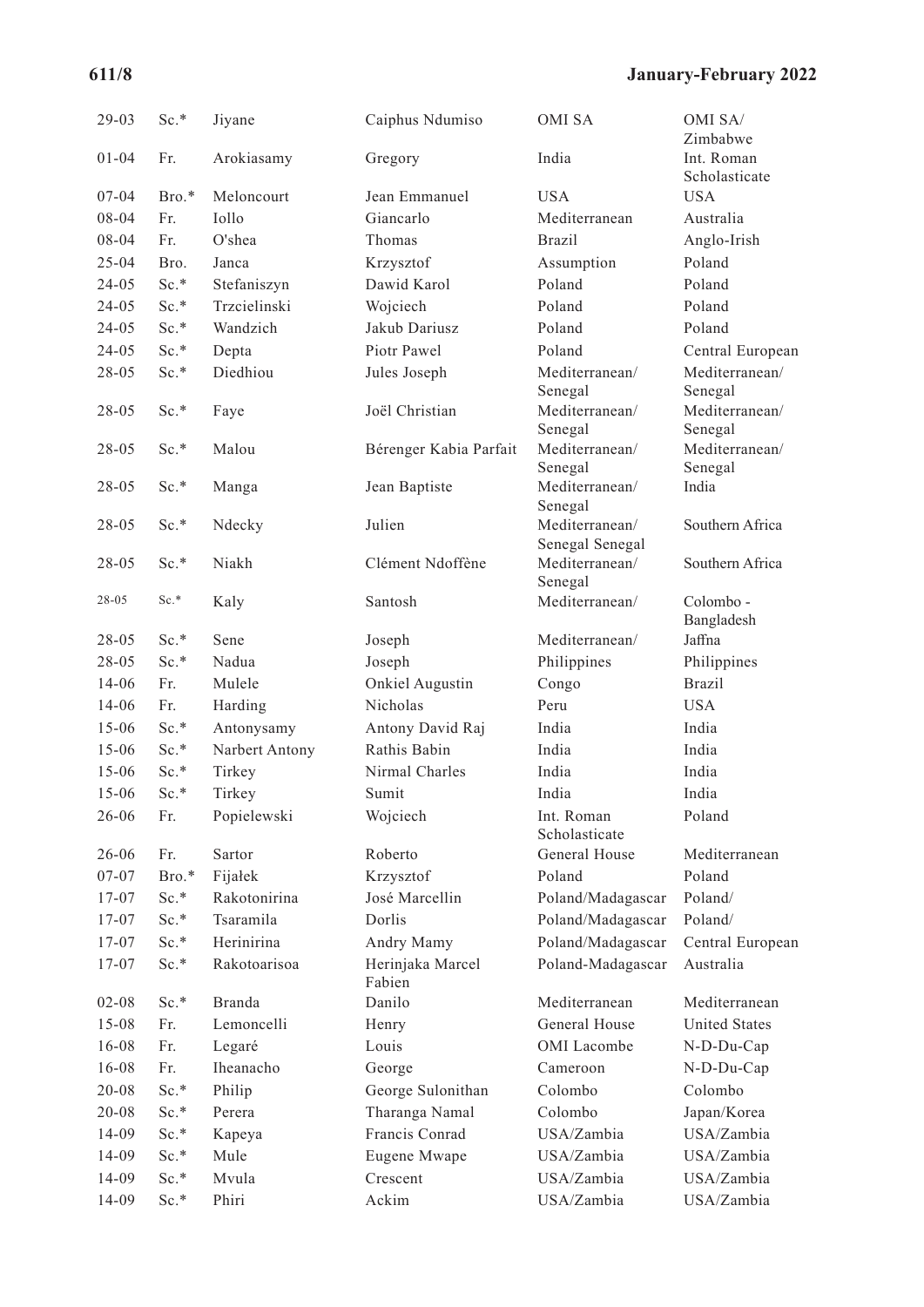# **January-February 2022 611/9**

| $15-09$   | $Sc.*$ | Montez                   | Steven Victor               | <b>USA</b>                      | <b>USA</b>           |
|-----------|--------|--------------------------|-----------------------------|---------------------------------|----------------------|
| $15-09$   | Sc.*   | Haundapiti               | Max Hambabi                 | Namibia                         | Namibia              |
| $15-09$   | $Sc.*$ | Nakakuwa                 | Eliaser                     | Namibia                         | Namibia              |
| $15-09$   | Sc.*   | Machesetsa               | Justice Thato               | Lesotho                         | Lesotho              |
| $15-09$   | Sc.*   | Manatha                  | Ephraim Rorisang            | Lesotho                         | Lesotho              |
| $15-09$   | $Sc.*$ | Mphachane                | John Masakale               | Lesotho                         | Lesotho              |
| 15-09     | $Sc.*$ | Kimani Diamouini         | Dominique Guénolé<br>Ehrard | Congo                           | Congo                |
| $15-09$   | $Sc.*$ | Mahana Biwaka            | Constantin                  | Congo                           | Congo                |
| $15-09$   | $Sc.*$ | Mukongo Munduku          | Joseph                      | Congo                           | Congo                |
| $15-09$   | Sc.*   | Ngwangu Matango          | Jean-Baptiste               | Congo                           | Congo                |
| $15-09$   | Sc.*   | Mwalenya Itieme          | John                        | Congo                           | Lesotho/             |
| $15-09$   | $Sc.*$ | Arsarathnam              | Danistan                    | Jaffna                          | Jaffna               |
| 15-09     | Sc.*   | Croos                    | Don Bosco John<br>Jenybert  | Jaffna                          | Jaffna               |
| $15-09$   | Sc.*   | Jesuthasan               | Amirtharaj                  | Jaffna                          | Jaffna               |
| 15-09     | Sc.*   | Nijanthan                | Piragash                    | Jaffna                          | Jaffna               |
| $15-09$   | Sc.*   | Jesuthasan               | Amirtharaj                  | Jaffna                          | Jaffna               |
| $15-09$   | $Sc.*$ | Morris                   | Volantine                   | Jaffna                          | <b>Brazil</b>        |
| $01 - 10$ | Fr.    | Nwaneri                  | Hyacinth                    | Cameroon                        | Mission of Ghana     |
| $01 - 10$ | Fr.    | Mané                     | DanielAliou                 | Mediterranean/<br>Senegal       | Mission of Ghana     |
| $01 - 10$ | Bro.   | Dabkowski                | Rafal                       | Poland                          | Mission of Ghana     |
| $07 - 10$ | Fr.    | Wieczorek                | Florian                     | Poland                          | Central European     |
| $08 - 10$ | Fr.    | Olea Tinoco              | Hipólito                    | Mexico                          | Aix-en-Provence      |
| $08 - 10$ | Fr.    | Lachowski                | Andrzej                     | Poland-France/<br>Benelux       | Aix-en-Provence      |
| $25 - 10$ | Fr.    | Zajac                    | Lukasz                      | <b>OMI</b> Lacombe              | Assumption           |
| $09-11$   | Fr.    | Qesa                     | Augustinus Sebenzile        | Lesotho                         | <b>General House</b> |
| $12 - 11$ | Fr.    | Indibi                   | Didier                      | Congo                           | Australia            |
| $12 - 11$ | Sc.*   | Chitambo                 | Mberikwazvo Ian             | OMI Southern<br>Africa/Zimbabwe | OMI SA/<br>Zimbabwe  |
| $12 - 11$ | Sc.*   | Chiyaka                  | Edmund                      | OMI Southern<br>Africa/Zimbabwe | OMI SA/<br>Zimbabwe  |
| $12 - 11$ | Sc.*   | Tshabalala               | Andrew Priviledge           | OMI Southern<br>Africa/Zimbabwe | OMI SA/              |
| $15 - 11$ | Sc.*   | Kisku                    | Sujan John                  | Colombo/<br>Bangladesh          | Colombo/             |
| $15 - 11$ | Sc.*   | Mondol                   | Herat Thanda                | Colombo/<br>Bangladesh          | Colombo/             |
| $15 - 11$ | Sc.*   | Pantra                   | Jonastine John              | Colombo/<br>Bangladesh          | Central European     |
| $15 - 11$ | $Sc.*$ | Kaewpuang                | Anthony Wuttichai           | Philippines/Thailand            | Philippines/         |
| $15 - 11$ | $Sc.*$ | Raethay                  | Peter Narongrit             | Philippines/Thailand            | Philippines/         |
| $15 - 11$ | Sc.*   | Wongwai                  | John Baptist Mongkol        | Philippines/Thailand            | Philippines/         |
| $20 - 11$ | Bro.*  | Than Van Long            | Dominique                   | France/Vietnam                  | France/Vietnam       |
| $30 - 11$ | $Sc.*$ | Chau Hoang Anh<br>Phuong | Joseph                      | France/Vietnam                  | France/Vietnam       |
| $30 - 11$ | Sc.*   | Nguyen Van Hop           | Jean-Baptiste               | France/Vietnam                  | France/Vietnam       |
| $30 - 11$ | $Sc.*$ | Pham Quang Trung         | Paul                        | France/Vietnam                  | France/Vietnam       |
| $30-11$   | Sc.*   | Vo Van Vinh              | François-Xavier             | France/Vietnam                  | France/Vietnam       |
| 27-12     | Fr.    | Majola                   | Bonga Thamsanqa             | Aix-en-Provence                 | General House        |
| $31 - 12$ | Sc.*   | Espinola Gómez           | Víctor David                | Cruze del Sur                   | Cruz del Sur         |
|           |        |                          |                             |                                 |                      |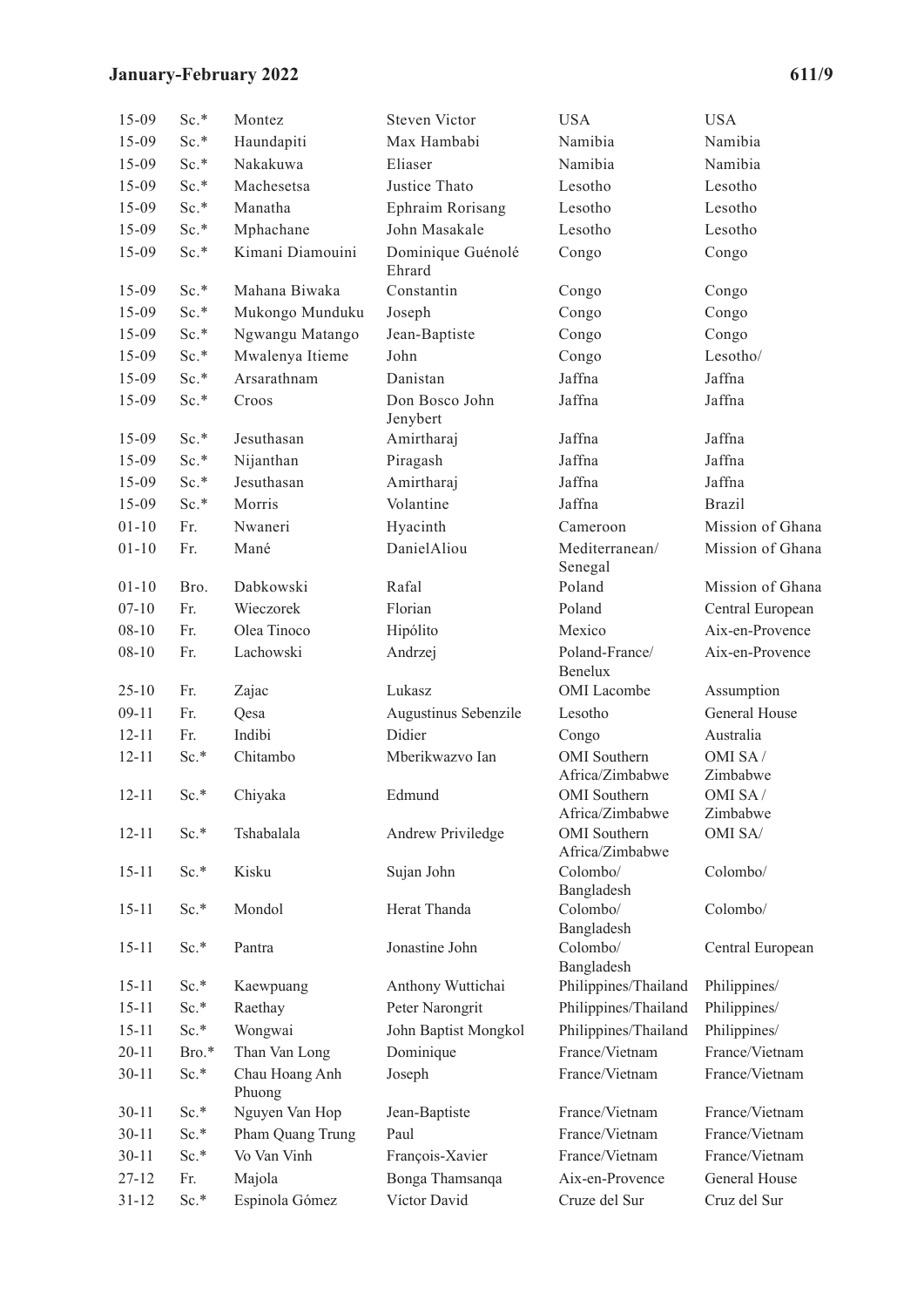| Year | <b>Scholastics</b> | <b>Bros.</b> In<br><b>Temp. vows</b> | <b>First</b><br><b>Vows</b> | Perpetual<br><b>Vows</b> | <b>Ordinations</b> |
|------|--------------------|--------------------------------------|-----------------------------|--------------------------|--------------------|
| 2021 | 587                | 19                                   | 85                          | 81                       | 70                 |
| 2020 | 598                | 24                                   | 96                          | 71                       | 55                 |
| 2019 | 598                | 23                                   | 103                         | 50                       | 55                 |
| 2018 | 601                | 20                                   | 106                         | 69                       | 42                 |
| 2017 | 562                | 14                                   | 94                          | 60                       | 46                 |
| 2016 | 540                | 11                                   | 90                          | 46                       | 65                 |

### **Oblates in First Formation 2021 (***Reported* **as of January 2022)**

#### **Deaths and Departures - 2021**

|          | Deaths <b><i>reported</i></b> in 2021: 93 (2 Bishops, 74 Priests, 1 Perm. Deacons, 16 Brothers) |          |          |          |         |
|----------|-------------------------------------------------------------------------------------------------|----------|----------|----------|---------|
| 2020: 87 | 2019: 87                                                                                        | 2018: 92 | 2017: 91 | 2016: 96 | 2015:94 |

### **Departures** *reported* **in 2021: 50 (15 priests, 33 scholastics, 2 Brothers)**

Expiration of Temporary Vows (30 Scholastics) Dispensation from Perpetual Vows (3 Scholastics) Dispensation from Perpetual Vows (2 Brothers) Dismissal from the Congregation (5 Priests) Secularization (3 Priests) Ipso Facto Dismissal (2 Priests) Laicization Completed (5 Priests)

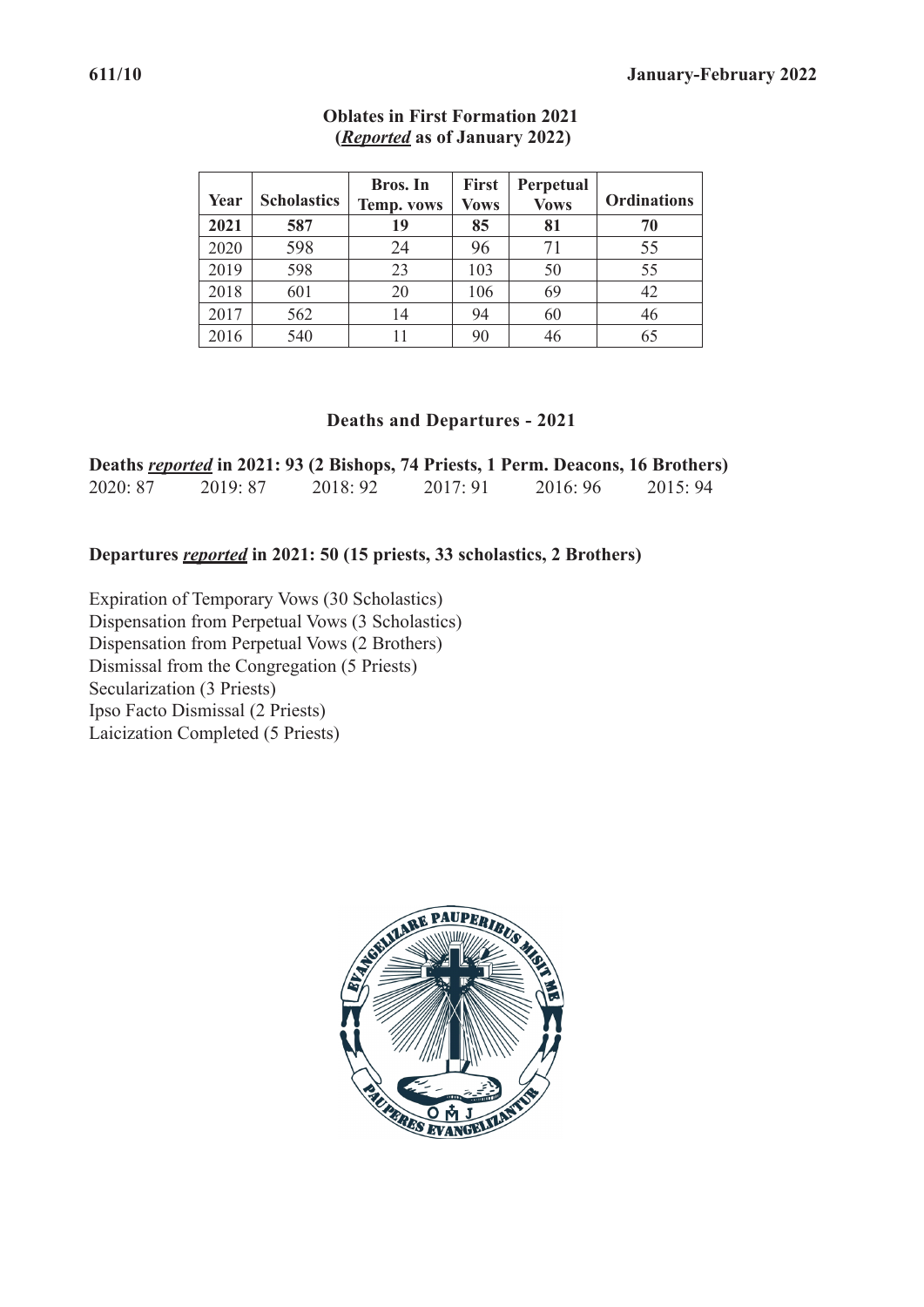# **GENERAL ADMINISTRATION**

#### **Calendar of Masses for MAMI members 2022**

Fr. Peter Stoll, OMI, the General Councillor for Asia-Oceania and the liaison for lay associations, has sent us the Calendar of Masses to be celebrated for the intention of MAMI members throughout the Congregation.

It was on the occasion of the publication of the 1947 Administrative Circular Letter that the first "calendar" of Masses to be celebrated by Oblates was established. There we read:

'Since the Congregation has committed itself to have Mass celebrated each day for the living

#### **January/Janvier/Enero**

- 01-10 France
- 11-20 Vietnam
- 21-25 Anglo-Irish
- 26-31 Ukraine

#### **February/Février/Febrero**

- 01-10 France-Benelux
- 11-20 Belgium-Netherlands, Suriname
- 21-28 Central European Province

#### **March/Mars/Marzo**

- 01-12 Poland, Scandinavia, Turkmenistan
- 13-25 Mediterranean, Western Sahara
- 26-31 Bielorussia

### **April/Avril/Abril**

- 01-05 Romania
- 06-15 United States, Baja California
- 16-25 Lacombe
- 26-30 Kenya

#### **May/Mai/Mayo**

01-10 Assumption 11-20 Notre Dame du Cap 21-31 Haiti, French Guyana

### **June/Juin/Junio**

01-05 Colombia 06-10 Guatemala 11-15 Bolivia 16-20 Peru 21-30 Mexico, Cuba

### **July/Juillet/Julio**

1-15 Cruz del Sur 16-31 Brazil

and deceased members of the Missionary Association of Mary Immaculate, it was decided that the responsibility for this was to be shared among the different provincial directors… each provincial director will be obliged sub gravi to celebrate or to have celebrated a certain number of Masses according to the dates determined…'

From that time on, several editions of this timetable have been published in order to keep pace with the development of the Congregation. It is a living example of the continuous prayer of the Missionary Oblates for members of the MAMI, a prayer which, in a way, circles the globe."

#### **August/Août/ Agosto**

- 01-05 Venezuela
- 06-10 Nigeria
- 11-15 Ghana
- 16-25 Cameroon, Chad
- 26-31 Senegal, Guinea-Bissau

#### **September/Septembre/Septiembre**

- 01-10 Zambia
- 11-15 Congo
- 16-20 Angola
- 21-30 Namibia

#### **October/Octobre/Octubre**

- 01-05 Southern Africa
- 06-10 Zimbabwe
- 11-20 Lesotho
- 21-25 Botswana
- 26-31 Madagascar

#### **November/Novembre/Noviembre**

- 01-05 Pakistan
- 06-10 India
- 11-15 Bangladesh
- 16-20 Thailand, Laos
- 21-25 China
- 26-30 Japan, Korea

#### **December/Décembre/Diciembre**

- 01-06 Colombo
- 07-12 Jaffna
- 13-18 Indonesia
- 19-24 Australia
- 25-31 Philippines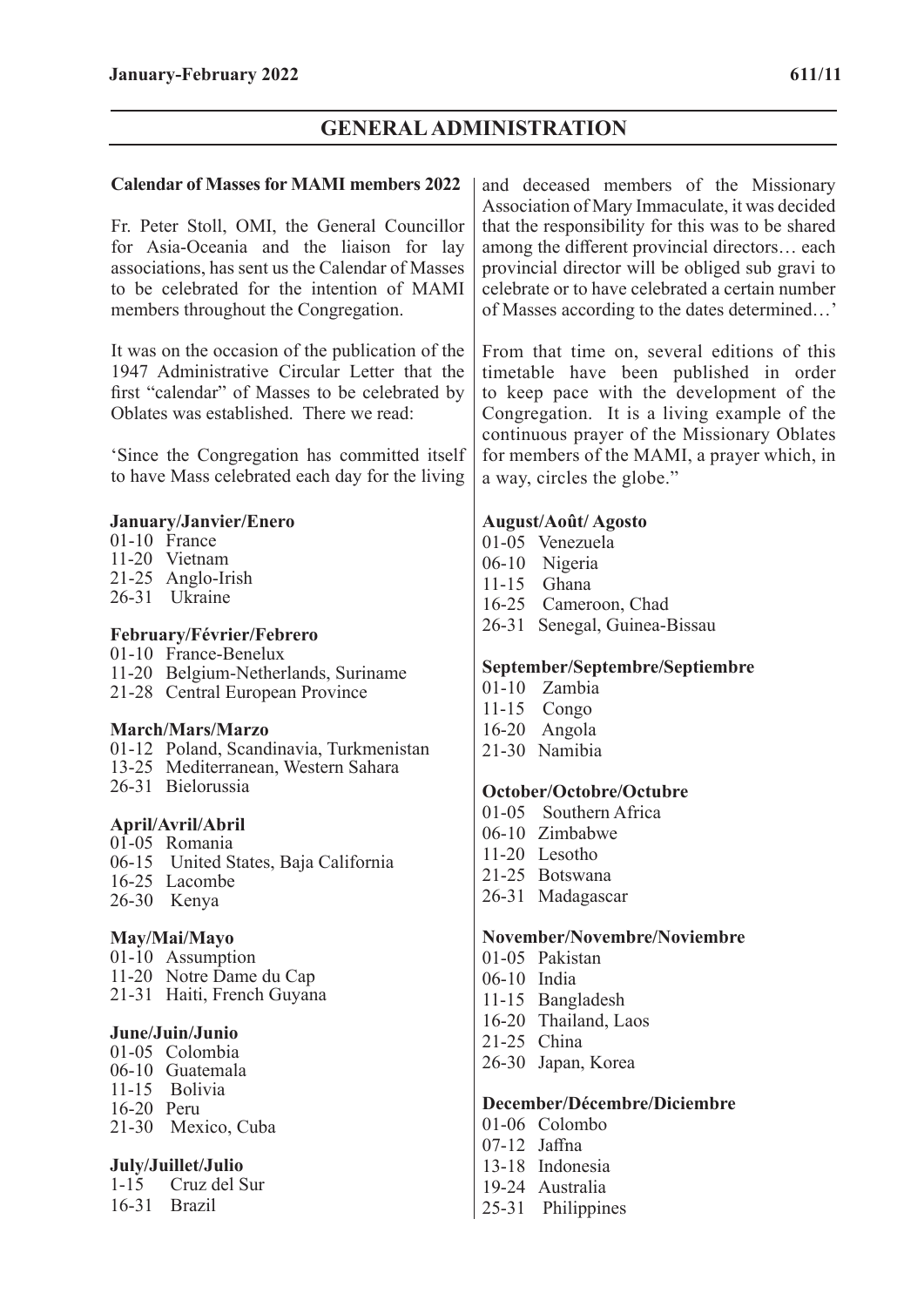## **GENERAL POSTULATION Two new Oblate paintings at the General House**

# *Fr. Diego Saez Martín, OMI*

On the occasion of the Anniversary of the beginnings of our Congregation, on January 25, 2022, the General House was embellished with two pictures of arguably the two most wellknown Oblate giants in history: St. Eugene de Mazenod and Bl. Joseph Gerard.

They are located in the vestibule in front of the main staircase, a strategic place, since it connects the chapel with the corridor leading to the community hall and the International Roman Scholasticate and, on the other side, to the Refectory of the community and the entrance. In short, they are in the heart of the house.

The paintings are impressive for their large dimensions, about 130x165 cm and are signed ("G. D."), which made it necessary to place them on a wall large enough to be able to contemplate their beauty, for they are of great artistic quality. They were donated to the General Postulation by the Oblate community in Cagliari (Sardinia), although they were originally made for the church in Maddaloni, Italy, which the Oblates left some years ago. This was the moment when they were transferred by the Oblates to the one in Cagliari (Sardinia, Italy).

According to the research made by the Postulation, the author is Gennaro Dinacci, all visitors to the General House.

from Naples, who perfected his technical and artistic training with the study of the great masters of painting during the years he worked at the National Museum of Capodimonte and at the Royal Palace of Caserta and as a restorer of works of art with the Superintendencies of Naples, Caserta and Salerno. He currently has a workshop-laboratory in the province of Fondi-Sperlonga.

The history of these paintings is linked to Fr. Ottorino Casarotto, who was parish priest of Maddaloni for 18 years. Dinacci had already restored some canvases in the church. The relationship with Fr. Ottorino led him to a profound spiritual change and, in gratitude, he expressed the desire to do something for the church. Ottorino suggested that he painted a large painting of Merciful Love, still present today in the church of Maddaloni.

At that time, Dinacci went through a dramatic series of surgeries that brought him to the brink of death. Ottorino, who went to give him the last sacraments, told the Lord in prayer that if his painter died there would no longer be such a painting in his honor.

The Lord's Providence was good enough for him to recover and so Dinacci was able to paint the picture. As a result of this relationship between the Oblates and the painter, these two paintings were born, which today belongs to the General Postulation and can be enjoyed by

# **AFRICA-MADAGASCAR**

### **GHANA A good start in Abenoxoe**

### *By Bro. Rafał Dąbkowski OMI*

On Sunday afternoon, November 28, 2021, we set our feet on the land of Ghana for the first time. We will probably remember this flight from Rome via Lisbon for the rest of our lives - it is a great step towards a new Oblate mission in the African Continent. After nearly two months of preparation in Rome, Lourdes and Aix, our pioneering team begins a new

work in this West African country, which has a population of over 30 million.

### *Abenoxoe means "place to live"*

Ghana, colonized by Great Britain, regained its independence only 64 years ago. The most famous Ghanaian is perhaps Kofi Annan, former UN Secretary General.

It is here, on the largest artificial lake in the world - Lake Wolta, and on the main river of this country, also Wolta, in a small village aptly named Abenoxoe (translation from the local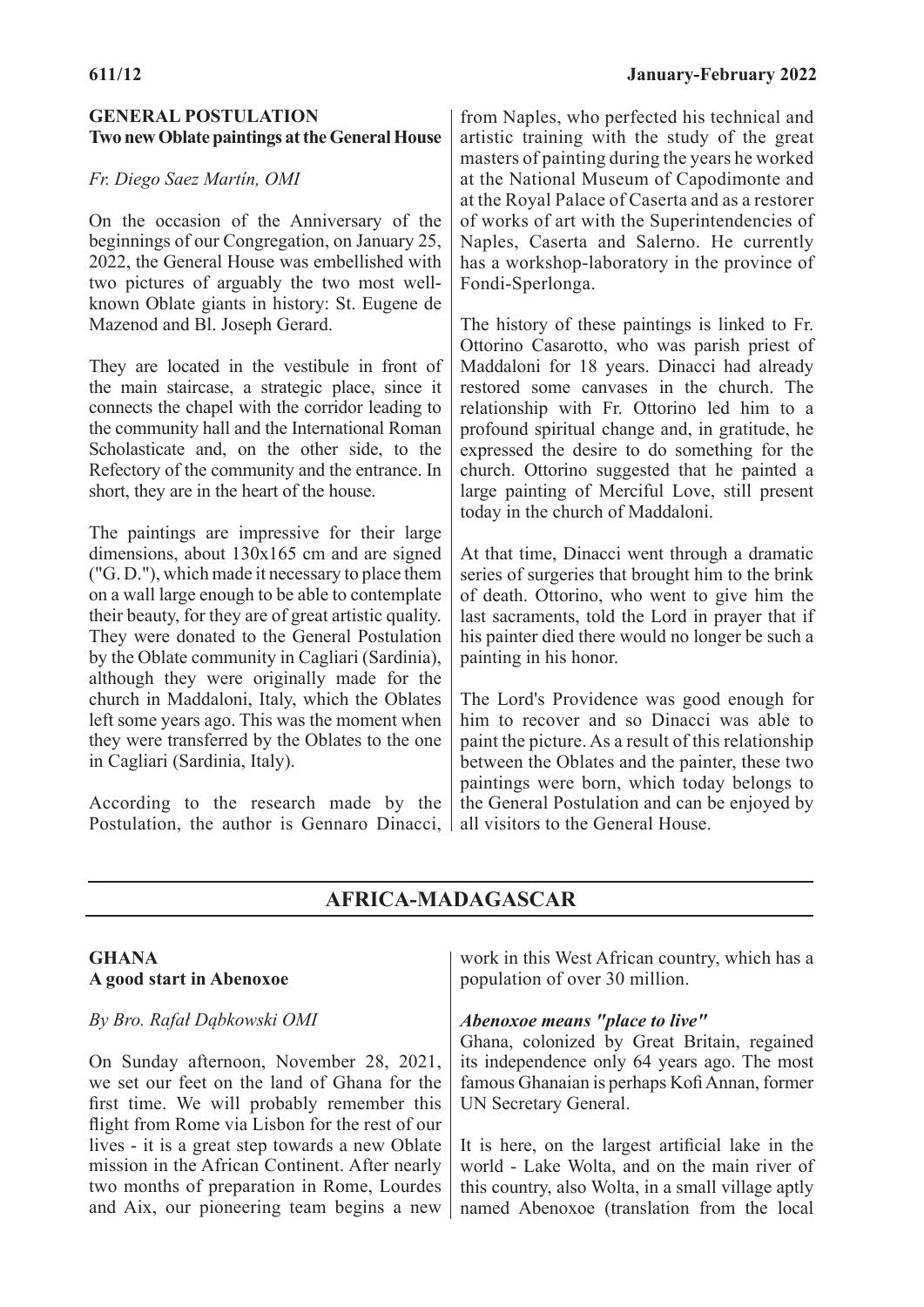language Ewe is: "place to live") we will serve the local Catholic community and look after one of the few Marian shrines in this country - Our Lady of the Grotto - Our Lady of Lourdes. It is truly an Oblate mission, among the poorest, for whom shelter is made of small houses, often covered with clay with a tin roof that protects it, especially in the rainy season. It is a mission that certainly falls within our Marian charism, a place where numerous pilgrims of Ghanaians and tourists visit. It is a mission truly at the end of the world, because the nearby chapels can only be reached by boats. It is a mission in the spirit of our Founder, because it is open to the request of the local bishop, who sees the need for a new Marian congregation in the diocese.

#### *A good start is half the battle*

The mission in Ghana is the first Oblate mission opened in the new millennium and the first in the third century of the Congregation's existence. The COVID-19 pandemic did not allow the opening of this mission earlier, and already in 2019 the diocese of Ho was visited by members of the General Administration at the invitation of the local bishop, and then decided to open a new mission - reporting directly to Father General.

#### **CONGO**

#### **A training session for formators on the protection of minors and vulnerable persons**

Recently, the Province of Congo organized a session for formators on the protection of minors and vulnerable persons. Fr. Joseph NTUMBA, the Provincial Superior of Congo, opened the training session in the large hall of the St. Eugene de Mazenod Scholasticate in Kinshasa. It was led by two Oblates from the General House in Rome who are also members of the General committee of the protection of minors and vulnerable persons: Fr. Constant KIENGE-KIENGE, Oblate procurator to the Holy See, and Fr. Thomas BANG.

At the opening, Father Constant emphasized on the importance and the timeliness of this topic to be studied in the Church today. He underlined the task assumed by the Congregation of the

The new community consists of three Oblates from three nationalities (Nigeria, Poland, Senegal). From October 1, we officially belong to the community of the General Administration. We had a great time of preparation before starting this new work, in Rome, Lourdes, Aix and Ghana itself. Conferences, lectures, meetings, experienced retreats, and finally the experience and stay in the place of future ministry made it possible to prepare well for work in Dolna Volta, in the eastern part of Ghana.

In our General House we were able to take part in sessions on interculturalism, internationality, building a new community, and the history of missions. Together we had a retreat in Lourdes and also visited the community in our motherhouse in Aix. In Ghana, at the invitation of the bishop of the Ho diocese, Emmanuel Fianu SVD, we were able to observe the work in many parishes. What is most beautiful was taking part in the indulgence of the Sanctuary where we would be future custodians. This experience strengthened our awareness of the decision we made, as well as of the great needs of the Church in Africa.

Missionary Oblates of Mary Immaculate and the particular concern of the Superior General, Fr. Louis LOUGEN.

Sr. Marie Lembo was another resource person and she spoke from Rome by videoconference. She has a doctorate in clinical psychology and is an Assistant General of the Congregation of St. Catherine of Alexandria and a professor at the Gregorian University in Rome.

The twenty or so participants have been chosen to continue the formation process in their communities. They were Oblates or lay people, coming from the Democratic Republic of Congo or Angola.

According to Frs. Constant and Thomas, it is mainly a question of equipping them to work for prevention rather than to "hunt down" the culprits after the damage has already been done.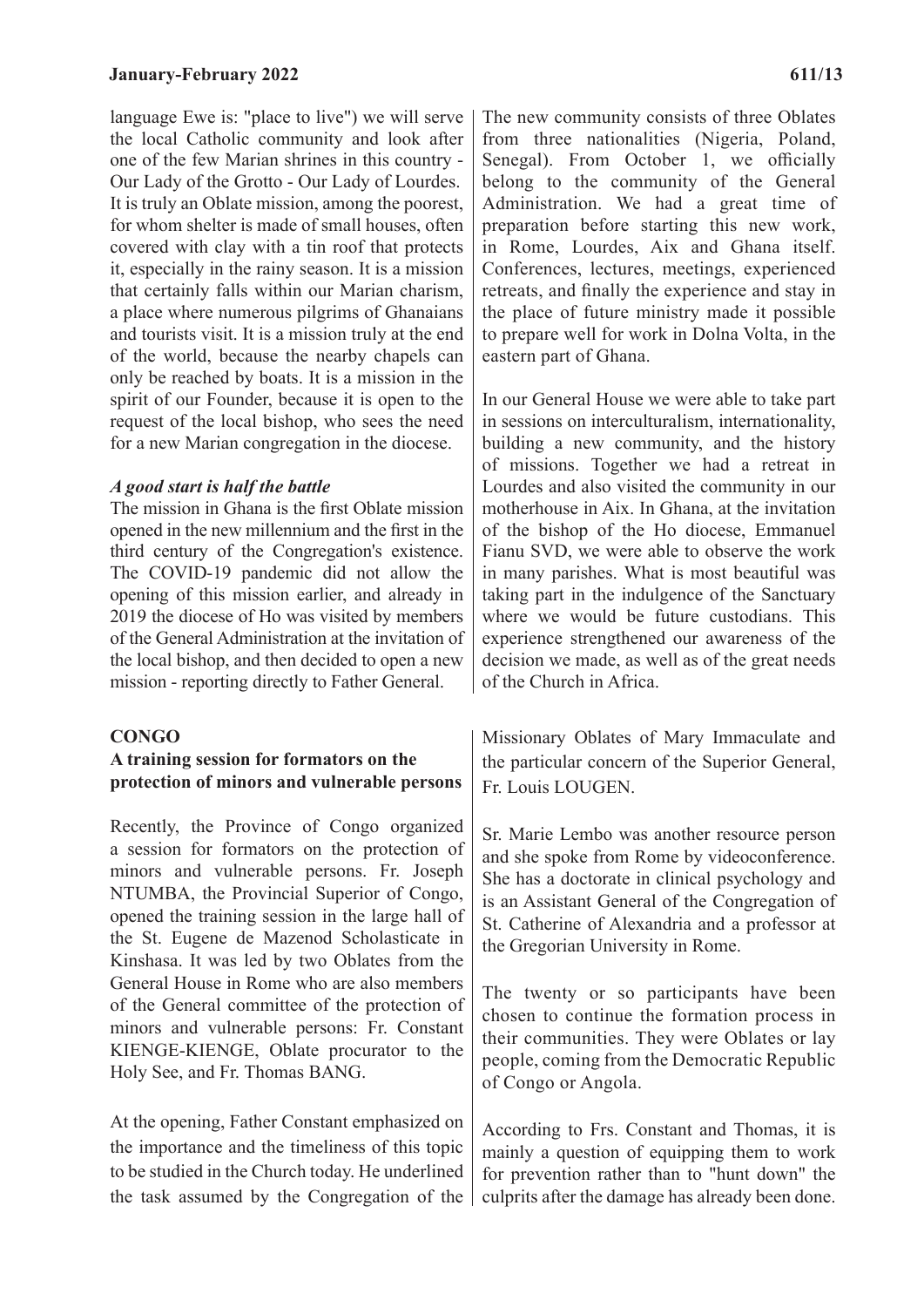## **CONGO In the footsteps of Father Santolini**

## *Fr. Pasquale Castrilli OMI*

Recently, for ten intense days, a delegation of five people visited the places where Fr. Giovanni SANTOLINI, the Missionary Oblate of Mary Immaculate from Genoa (Italy), lived from 1987 until the day of his tragic death on Palm Sunday, 23rd March 1997 in Kinshasa, capital of the Democratic Republic of Congo. Even after 25 years, he is still known for his daring attitude, standing for justice and the selfless service done for the poorest of the poor in Congo.

Father Santolini's testimony emerged in more than fifty interviews collected. From Cardinal Fridolin Ambongo Besungu, (O.F.M. Cap) of Kinshasa to Mgr. Ettore Balestrero, the Apostolic Nuncio; from the OMI missionaries to the members of the Focolare Movement and the religious Sisters. They all testified to Fr. Giovanni's virtues, his generosity, to the fact

### **OMI SOUTHERN AFRICA Denis Hurley Centre remembers founder with weekend of events**

Editor's note: Even after 18 years of his death, Archbishop Denis Hurley ,OMI stands out as a towering figure in the Church in South Africa. As Archbishop of Durban for 45 years, he was known in South Africa and internationally as a courageous proponent of justice and peace, and a strong opponent of apartheid. So much so, he was dubbed by opponents 'the scourge of Apartheid'. He was also loved for his inner strength, warmth, humility, generosity and spirituality. As a forward thinking churchman, Bishop Hurley was a champion of the ecclesiastical and liturgical reforms of the Second Vatican Council which he attended in the 1960s. The Denis Hurley Centre which was opened in 2015, offers food, showers, medical help and education to Durban's inner city homeless.

Originally published on www.bereamail.co.za Durban's Denis Hurley Centre hosted its annual Hurley weekend on Saturday, February 12 and Sunday, February 13 to honour their founder, Archbishop Denis Hurley who passed away on February 13, 2004.

that he fully immersed himself in the service of building 'bridges of communion' in a very difficult context in Kinshasa. The multimedia material collected will be used to prepare two videos and a photographic exhibition.

Father Santolini was committed to teaching and training the younger generations of missionaries, but he also had numerous contacts with Congolese society. The first biography written by Fr Fabio Ciardi, OMI is being prepared. The book will be presented in Genoa during the Missionary Week that will take place from 20 to 27 March 2022. A committee, composed of Oblates and relatives of Fr. Santolini, is working in collaboration with the pastoral offices of the diocese of Genoa, to define the programme of the event. During the missionary week there will be visits to schools, thematic focuses in some vicariates and parishes, a prayer vigil animated by young people, an evening to present the figure of Fr. Santolini to the city, and the Eucharistic celebration presided over by Mgr. Marco Tasca, (O.F.M. Conv), Archbishop of Genoa.

Director of the Denis Hurley Centre, Raymond Perrier, said seven candles were lit, during the Annual Stakeholder Meeting, to honour the seven pillars of the organisation: donation; faith community; NGOs and schools; corporate and media; government; volunteers and staff, and recipients.

There was also a panel discussion for the community to participate in.

"There was a special focus on Archbishop Tutu this year, with a panel discussion among young people looking at the legacies of the two great leaders," said Perrier.

The Barry Wood Awards were presented for outstanding service by Fr Sabelo Mkhize, administrator of Emmanuel Cathedral, and Fr Joseph Money, OMI.

"Bishop Barry Wood, OMI is a great friend of the Dennis Hurley Centre. Right up until his death almost five years ago, Barry's life was committed to service; so we set up an award in his honour to recognize people who like him have an abundance of community spirit," said Perrier.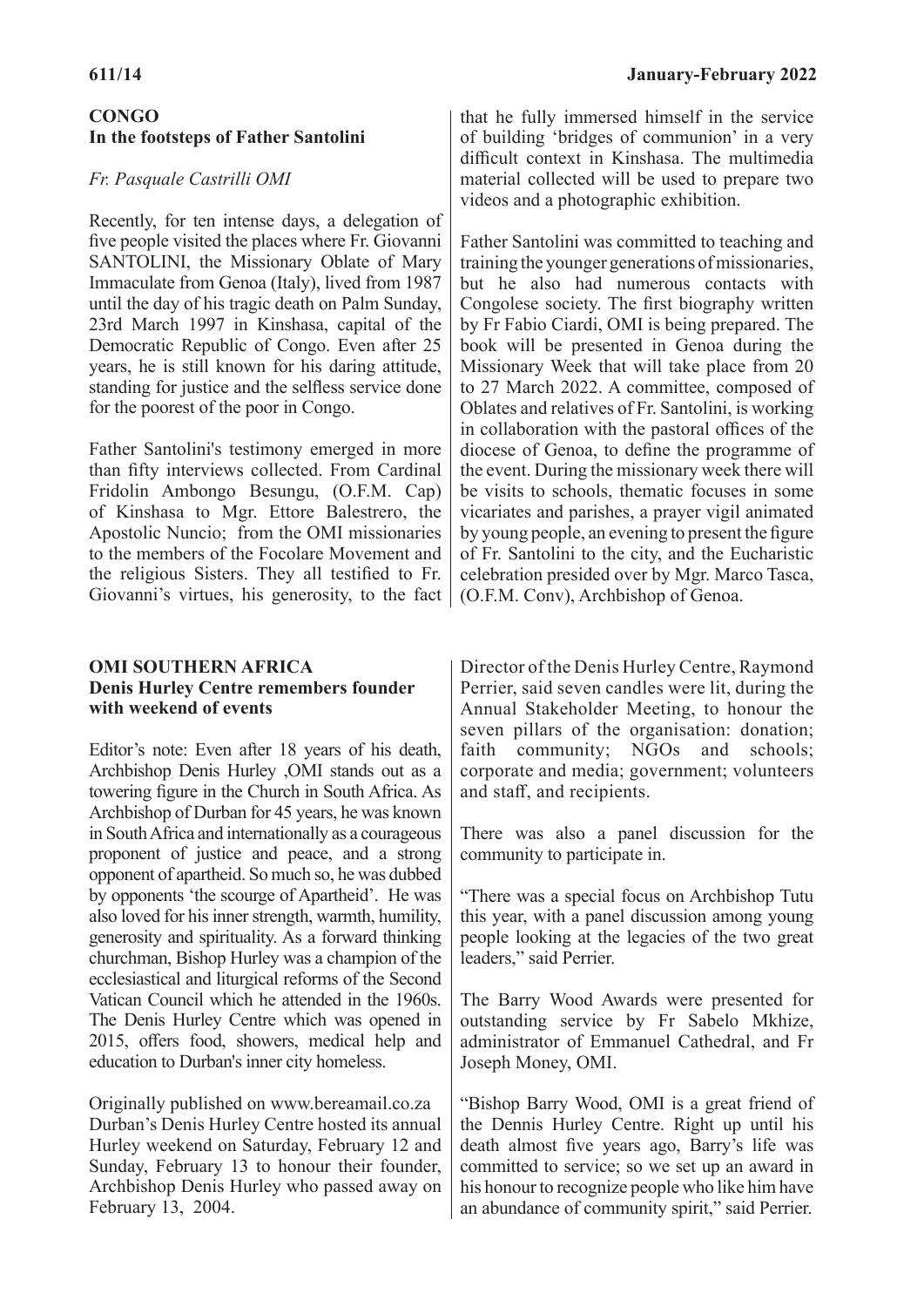#### **LAOS**

## **A new church dedicated to the first Laotian martyr catechist of the Hmong ethnic group**

The small Catholic community in Laos rejoices at the opening of a new church dedicated to the first Laotian martyr of the Hmong ethnic group. In the village of Ban Nam Gnam, district of Thulakhom, in the province of Vientiane, the inauguration of the first church dedicated to Blessed Paul Thoj Xyooj, a young catechist killed with Fr. Mario Borzaga, OMI in 1960.

Both were beatified in Vientiane on 11 December 2016 with 15 other martyrs. As reported by Fr. Angelo PELIS, Missionary of the Oblates of Mary Immaculate, who spent years of mission in the small Southeast Asian country, the rite of inauguration and consecration of the new church was presided over by Cardinal Louis-Marie Ling Mangkhanekhoun, Apostolic Vicar in Vientiane.

The new building of worship marks a further step forward for the small Church of Laos, which lives in a country with a Communist political nature. On April 29, 2018, the Catholic community welcomed four new priests, in a

## **SRI LANKA Celebrating the 175 years of Oblate Presence on the Island**

Missionary Oblates of Mary Immaculate in Sri Lanka have proclaimed a Jubilee Year in commemoration of the 175 years of Oblate presence in the country. Over a hundred Oblates from both Provinces, Jaffna and Colombo, gathered at De Mazenod Chapel, Columbuthurai, Jaffna, and celebrated the Holy Eucharist together in thanksgiving to God, on the 14th of February, 2022.

Bishops of the dioceses of Jaffna, Trincomalee, Batticaloa, Mannar, Vicar Generals, Episcopal Vicars, Provincials of other Congregations, Priests, Religious, and many lay faithful graced the occasion.

solemn Eucharist celebrated in the Cathedral of St. Louis, in Takhek, in central Laos.

A crucial event for the life of the local Church was the one celebrated on 11 December 2016, when Filipino Cardinal Orlando Quevedo, OMI, Pope Francis' special envoy to Vientiane, proclaimed the beatification of 17 new martyrs, including missionaries and lay Laotians. The martyrs had been recognized by Pope Francis in 2015, in two distinct causes of beatification: the first is that of the Italian Oblate Mario Borzaga and the catechist Paolo Thoj Xyooj, after whom the new church is named; the second concerns ThaoTien, the first Laotian priest, and 14 companions.

Christianity is a minority religion in Laos, a predominantly Buddhist nation. Three churches are recognized in the country: the Evangelical Church of Laos, the Adventist Church, and the Roman Catholic Church. Catholics are about 60 thousand (1% of the population out of 6 million inhabitants), many of whom are ethnic Vietnamese, concentrated in large urban centers and the surrounding areas along the Mekong River, in the central and southern regions of the country, few they are from local ethnic minorities.

Under the theme "Let us write a new page of Gospel with Mazenodian creativity and commitment", the Oblates of both the provinces have organized various activities to be held throughout the Jubilee Year.

### *Arrival of the Oblates*

The Catholics in Sri Lanka, during their persecution under the Dutch, lived for 30 years without the presence of Catholic priests, until the arrival of St. Joseph Vaz in 1687 from India. Although the Catholics gained religious freedom after the arrival of the British in 1802, they could not readily expect many Catholic priests from India or from Europe. Such a situation compelled the Italian Oratorian Bishop Orazio Bettacchini, the new Vicar Apostolic of Jaffna, to go to Europe in 1845 in search of missionaries to serve the Catholics in the Vicariate of Jaffna.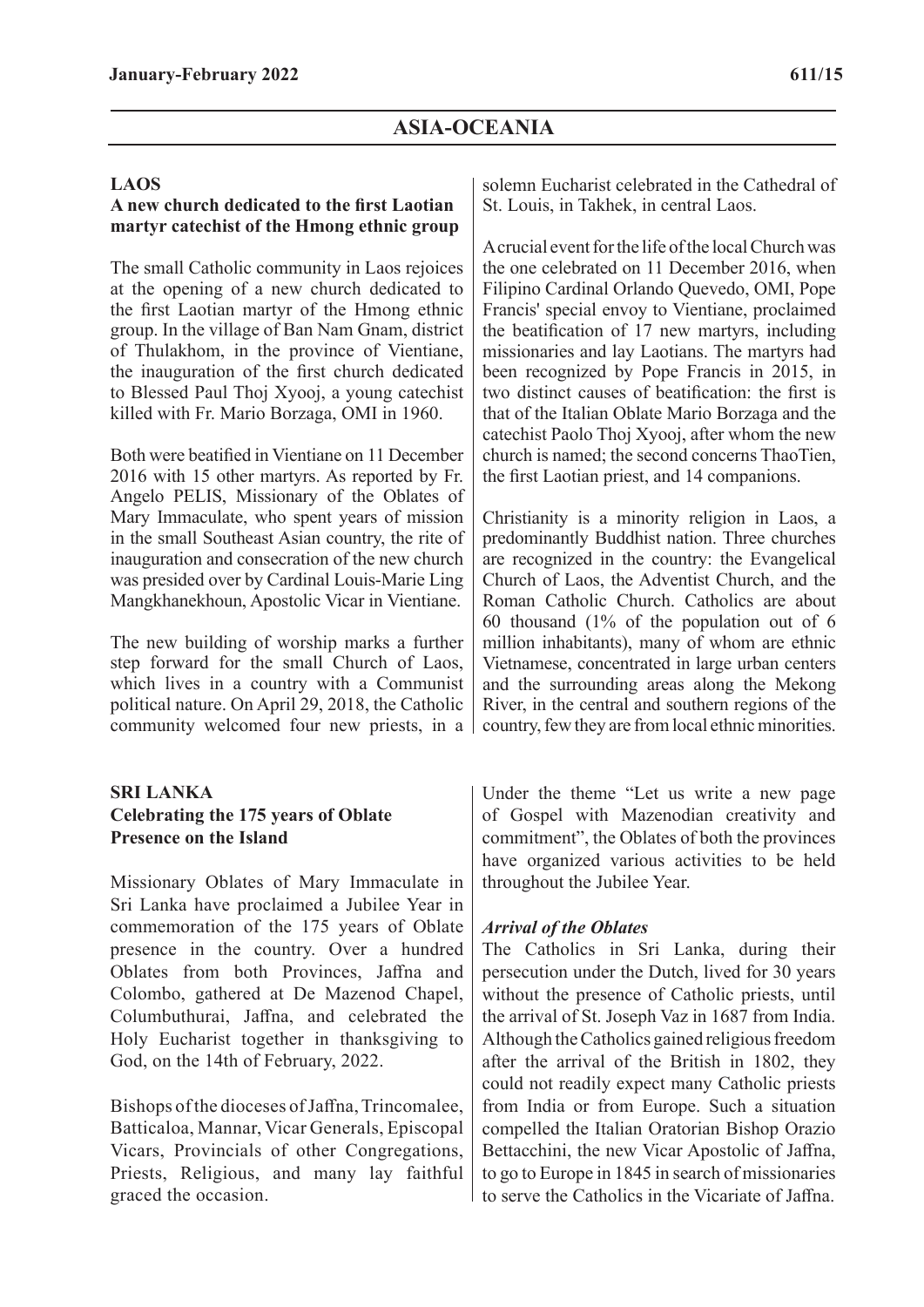Having failed to obtain help from the Congregation of Propaganda Fide in Rome, Bishop Bettacchini went to France. During his time in France, he met Bishop Berteaud of Tulle who told him to approach Bishop Eugene de Mazenod, the Founder of a new Congregation of priests, in Marseille, France, and who had a heart as big as St. Paul's, and tell him that it is a matter of saving the poor souls. Bishop Bettacchini did go to meet Bishop de Mazenod and his entreaty was in these words:

"Monsignor, I assure you that it is a matter concerning poor souls, very poor, the most abandoned, the most unfortunate on earth. Have pity on them and give them some missionaries. If your Oblates do not come, they will perish. In the name of Maty Immaculate save them!"

Bishop de Mazenod readily responded to that urgent missionary request, and sent four Oblates, led by Fr. Stephen SEMERIA. They arrived in Sri Lanka on 28 November 1847 and began their missionary labours beginning in Jaffna.

It is recorded that "Accompanied by three of his 'confreres', Frs. Joseph Alexandre CIAMIN, and Louis Marie KEATING, and the Lay Brother Gaspare DE STEPHANIS, and with Mgr. Bettacchini as the head of the missionary caravan, Fr. Semeria embarked at Marseilles on the 21st of October, 1847. Another three weeks were spent crossing the Indian Ocean and, on the 28th of November, 1847. The party disembarked at Galle, Sri Lanka, which, was, at the time, the port of call for vessels. Mgr. Bettacchini left Colombo on the 2nd of February, 1848, taking along with him his Oblate missionaries to Jaffna". (Phillips Jesuthasan, Gleanings from the Oblate mission field in Ceylon).

# **VIETNAM Missionary Oblates serve ethnic groups in Vietnam**

Missionary Oblate priests and volunteers are offering weekly breakfasts to patients at a public general hospital in Son La province's Muong La district in the deprived northwest region of Vietnam.

## *Wishes from the Superior General*

Fr. Louis LOUGEN, the OMI Superior General sent his wishes and blessings on the occasion of the inauguration of the Jubilee Year. In his letter to the Oblates in Sri Lanka he recalled the words of St Eugene, written in 1847:

"What a field of labour is opening up before us ... in the most beautiful country of the world ... I foresee that one day this great island will become an endowment which our Congregation will sanctify entirely."

Fr. Lougen also wrote: "On your invitation for the 175th Jubilee Year, you have a theme inspired in the words of Pope Francis to the members of the 36th General Chapter in 2016:

…[M]ay the Lord allow you to write new pages that are as evangelically fruitful as those of your brothers who, over the past 200 years, have borne witness, sometimes even with blood, to that great love for Christ and for the Church. You have expressed the desire that you want to write new pages of evangelization with the creativity and commitment of St. Eugene."

"In light of the theme that you have chosen for this year, I pray the Lord to bless you with a threefold grace: The grace of conversion, the grace of Mazenodian creativity, and the grace to be the most united family on earth" he further stated.

# *Journey with the Lord*

At the end of the Holy Eucharist everybody joined in praying the Jubilee Prayer. Fr. Eugene BENEDICT, Provincial of Jaffna Province, and Fr. Roshan SILVA, Provincial of Colombo Province, were aptly supported by the Oblates and associates of both the Provinces to bring the day's proceedings to a successful completion.

"The program aims at providing nutritious meals for poor patients, especially ethnic Dao, Hmong, Muong and Thai villagers who lack food around the year, as a way to help them recover soon," said Missionary Oblates of Mary Immaculate (OMI) Father Joseph BUI CONG DUNG.

He said parish priests and local volunteers have been preparing and serving chao, a traditional breakfast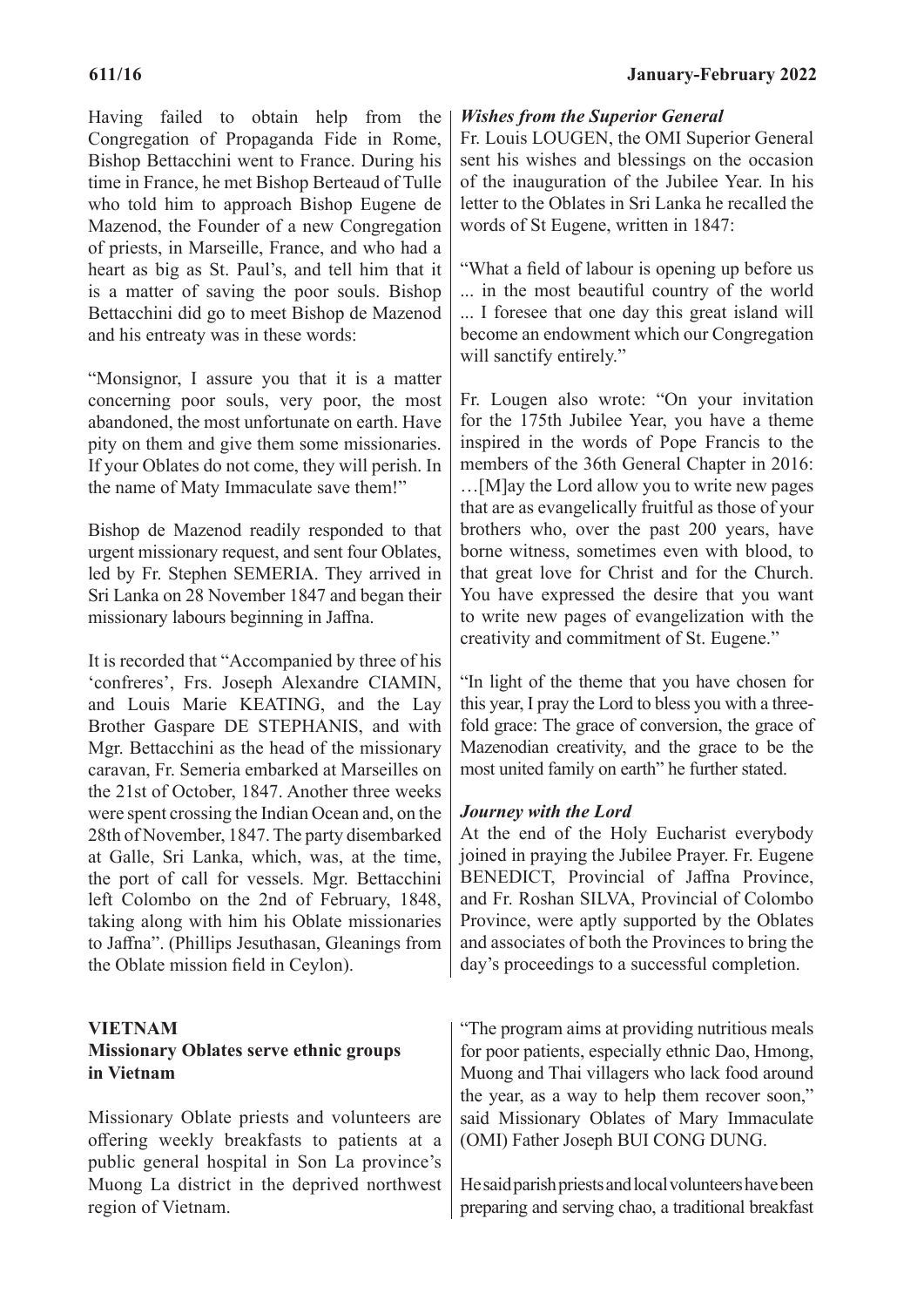dish of rice cooked with meat, fish and vegetables, to 200-400 patients since last September.

"Our food is small but a source of emotional support for patients we serve," the 47-yearold priest added.

The volunteers are from the OMI Charity Group founded by the Oblates and the costs of the program are covered by benefactors.

The food-for-patients program was launched in 2019 and Father Dung said they have offered breakfasts at eight state-run hospitals in the five provinces of Dien Bien, Lai Chau, Lao Cai, Phu Tho and Son La.

"We plan to serve chao at other hospitals in the future so that more and more patients will be fed," the priest said.

Father Dung, who provides pastoral care for Ben Den Subparish in Lao Cai province, said local Oblates also pay part of the medical fees of seriously ill patients and build houses for those suffering from mental and physical disorders, orphans and elderly people without relatives. They are provided with a monthly allowance of 300,000 dong (US\$13) each.

Joseph Pham Van Duong, a group member based in Tan Uyen sub-parish in Lai Chau province, said he had offered instant noodles and eggs to a local hospital to feed Covid-19 patients quarantined in the hospital.

He said most patients are Hmong and Thai villagers who work in the hilly tracts and lack

food throughout the year. They have little access to education and health care. Their children have no warm clothes in cold weather and eat rice with water from the brooks.

The man, who works at building sites for a living, said there are seven Catholic communities in the district but none of them have a chapel. Local Catholics gather at his house to attend Masses celebrated by priests from Lai Chau Parish.

Priests are required to get government permits before paying pastoral visits to five Hmong villages. Father Dung, who was ordained in 2018, said local Oblates also launched a Tet food program for hundreds of families who were made jobless by the contagion. Families are given eggs, instant noodles, rice, milk, fish sauce, salt and confectionery to help them survive.

"We try our best to offer food to as many people as possible so that they have something to celebrate the Tet festival and look forward to a better life in the new year," he said.

Mary Nguyen Thi Huyen, a benefactor from Thai Ha Parish in Hanoi, said she called on other people to make generous donations to "bring joy and warmth of the Tet to our beloved brothers and sisters who are in dire need of food to overcome the hard times."

Huyen, who has worked with the local Oblates for years, said the charity group serves as a bridge between benefactors and local disadvantaged people. She has been learning about the customs, cultures and difficulties faced by ethnic groups since joining the group.

# **EUROPE**

# **POLAND The Calendar of the Three Religions published again**

For the fifth time, representatives of three religions in the city of Poznań in Poland created a common calendar for the year 2022. The Missionary Oblates played a key role in actualizing this project. "Christians, Jews and

Muslims Together" is a publication unique in the scale of the country, the aim of which is to get to know each other better between people of different faiths and cultures. A presentation of the calendar took place at the Provincial House of the Missionaries Oblates in Poznań.

"Poznań is an open city, where there is room for everyone, regardless of socio-political views,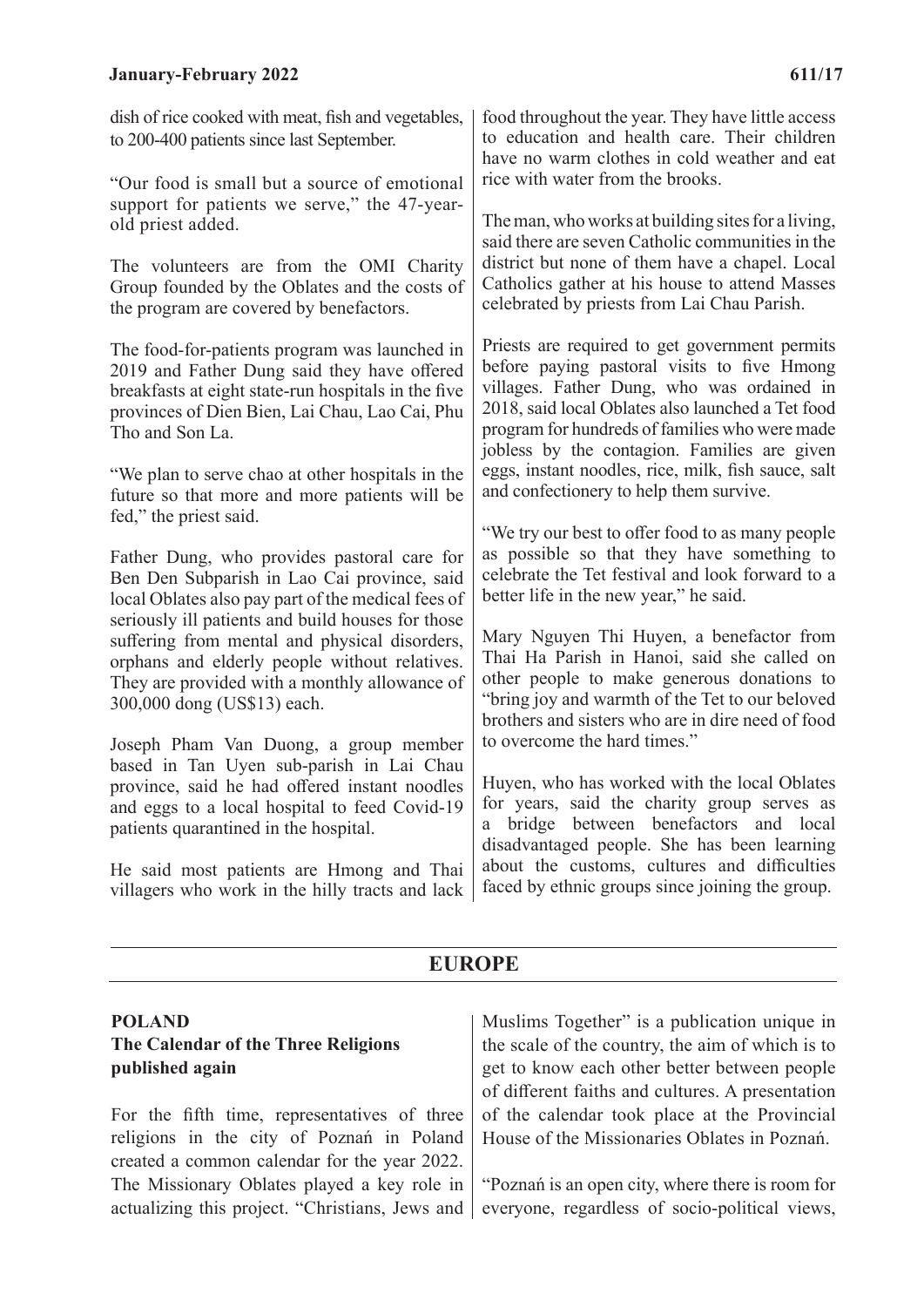nationality or religion" said Jędrzej Solarski, Deputy Mayor of Poznań. "The inhabitants of the capital of Greater Poland support each other in particular in times of a pandemic. We can see this solidarity especially at the beginning of winter. I hope that the calendar will be - as in previous years - an impulse to better understand the cultural and religious diversity of the inhabitants of Poznań, as well as a reminder of the values that unite us" he added.

"Christians, Jews, Muslims together" is the result of a series of meetings between Youssef Chadid, imam of the local Muslim community, representative of the Jewish community in Poznań, and Fr. Marcin Wrzos, OMI. It is a unique publication, the purpose of which is to show the diversity and possibilities of peaceful life of followers of different religions side by side.

"In Poznań, a dialogue between Abrahamic religions has been going on for years. Every year, it gets expanded in small steps, even with the help of other Christian denominations. We are also supported by the teeachings of Pope Francis", emphasized Fr. Marcin Wrzos, cofounder and coordinator of the project.

This year's calendar has been called "Building Peace. Five years together". The slogan refers to the number of editions and at the same time announces the leitmotif of the publication.

"Peace is not only a state that signifies the absence of war between states or peoples, not only a state

that excludes conflicts and the use of violence, but also a state that signifies the possibility of different people living side by side. It is a state of internal harmony". These are words of the creators written in the introduction of the calendar.

In addition to the Gregorian calendar, we also find in it a Muslim calendar, dated from the Prophet Muhammad's journey from Mecca to Medina, and a Jewish one, counted from the beginning of the world. The publication contains the most important holidays of the three religions, lists the days of prayer - Sunday, Sabbath, assembly day - and the names of each month. In the part concerning Christians, there are holidays not only for Catholics, but also for Orthodox Christians, and Protestants. There are also distinguished dates of Polish national holidays and other important days, like Children's Day, Mother's Day or Father's Day.

The calendar is richly illustrated. The individual cards contain photos related to Poznań, explanations of the traditions, rites and prayers of each religion. This year, the calendar also has an introduction in English, making it available to a wider audience.

"I am grateful to the city authorities for cultivating the idea of multiculturalism and religious values that contribute to our society", said Alicja Bromberger-Kobus, president of the Jewish Community in Poznań. " I wish you all the pleasure of using the unique Calendar of the Three Religions", he added.

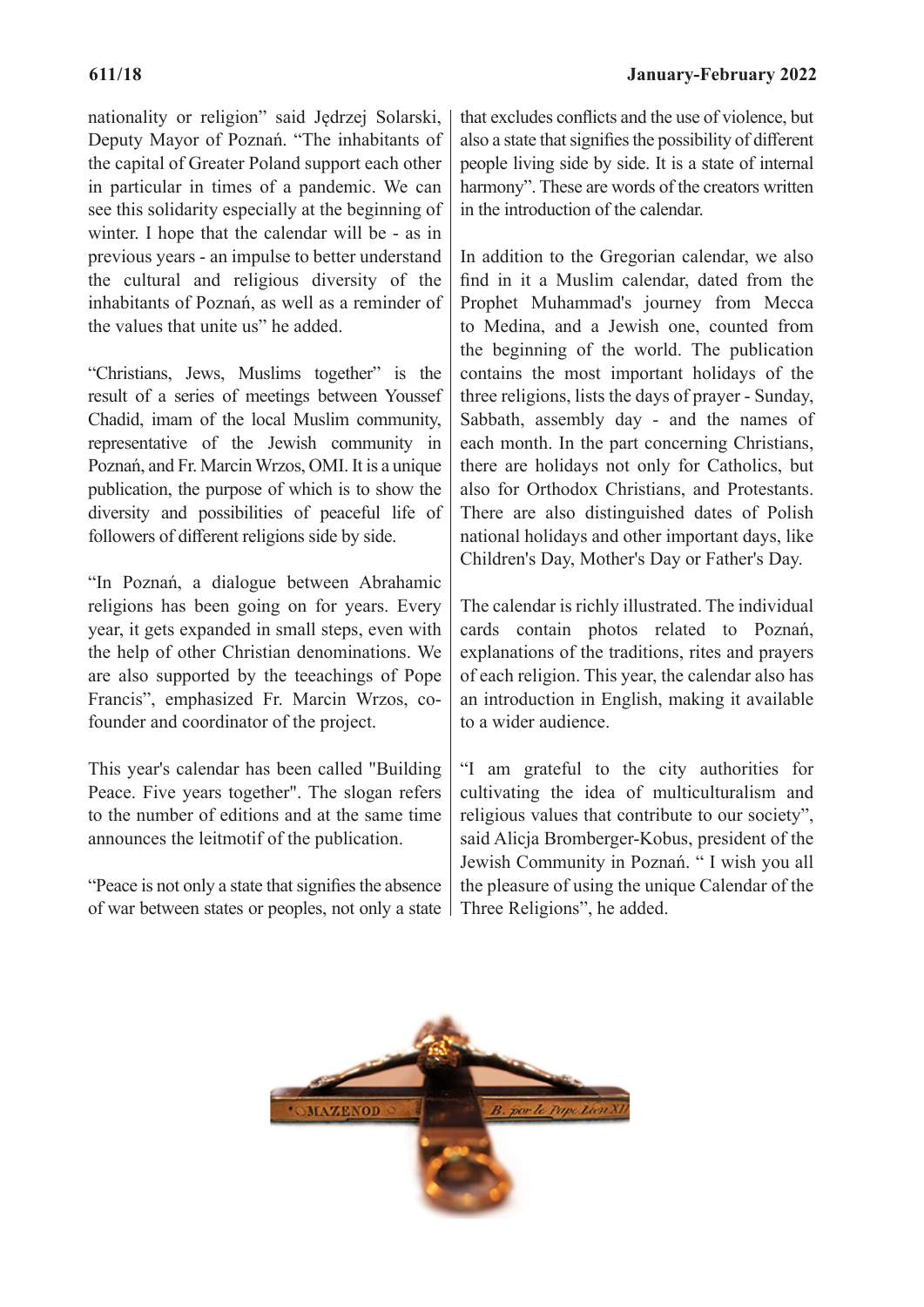# **ANNIVERSARIES - JANUARY 2022**

#### **60th Anniversaries of Ordinations**

| 26/01/1962                               | 10009 | Msgr. Louis Mbwôl-Mpasi                    | Congo         |
|------------------------------------------|-------|--------------------------------------------|---------------|
| <b>25th Anniversaries of Vows</b>        |       |                                            |               |
| 06/01/1997                               | 13888 | Fr. Emmanuel Thato Lefatle                 | Lesotho       |
| 06/01/1997                               | 13889 | Fr. Clement Ramotinyane Tampane            | Lesotho       |
| 19/01/1997                               | 13695 | Fr. Antonio Genivaldo Cordeiro de Oliveira | <b>Brazil</b> |
| 19/01/1997                               | 13733 | Msgr. Alberto Huamán Camayo                | Peru          |
| <b>25th Anniversaries of Ordinations</b> |       |                                            |               |
| 11/01/1997                               | 13419 | Fr. Varghese Cheruparamban                 | India         |
| 13/01/1997                               | 13420 | Fr. Tomy Thomas Kalloor                    | India         |

# **ANNIVERSARIES - FEBRUARY 2022**

| <b>70th Anniversaries of Vows</b>        |       |                           |                      |
|------------------------------------------|-------|---------------------------|----------------------|
| 17/02/1952                               | 09861 | Bro. Antoine Dominique    | Haiti                |
| <b>70th Anniversaries of Ordinations</b> |       |                           |                      |
| 17/02/1952                               | 08150 | Fr. Tommaso Campagnuolo   | Mediterranea         |
| 17/02/1952                               | 08255 | Fr. Georges Laudin        | France               |
| 24/02/1952                               | 08219 | Fr. Oscar Pauwels         | Lacombe              |
| <b>65th Anniversaries of Vows</b>        |       |                           |                      |
| 02/02/1957                               | 10824 | Bro. Jerome Prazma        | Lacombe              |
| 17/02/1957                               | 10245 | Fr. Roberto de Valicourt  | <b>Brazil</b>        |
| <b>60th Anniversaries of Vows</b>        |       |                           |                      |
| 17/02/1962                               | 11372 | Fr. Brian Duffey          | Southern Africa      |
| <b>50th Anniversaries of Vows</b>        |       |                           |                      |
| 17/02/1972                               | 12376 | Msgr. Joseph Shikongo     | Namibia              |
| <b>25th Anniversaries of Vows</b>        |       |                           |                      |
| 29/02/1996                               | 13816 | Fr. Sergio Avila          | Mexico               |
| 29/02/1996                               | 13691 | Bro. Carlos María Barreto | Cruz del Sur         |
| 29/02/1996                               | 13797 | Fr. Ernesto J. Mendez     | Mexico               |
| 29/02/1996                               | 13653 | Bro. Oscar A. Roca        | <b>Bolivie</b>       |
| 03/02/1997                               | 13743 | Fr. Merlin Keith Ince     | Haiti                |
| 03/02/1997                               | 13744 | Fr. Andries Taelo Kimane  | Southern Africa      |
| 03/02/1997                               | 13770 | Fr. Mpundu Godfrey Sekula | <b>United States</b> |

#### **25th Anniversaries of Ordinations**

| 09/02/1997 | 13243 | Fr. Tende-Tende Chrysostome Metre Cruz del Sur |  |
|------------|-------|------------------------------------------------|--|
|------------|-------|------------------------------------------------|--|